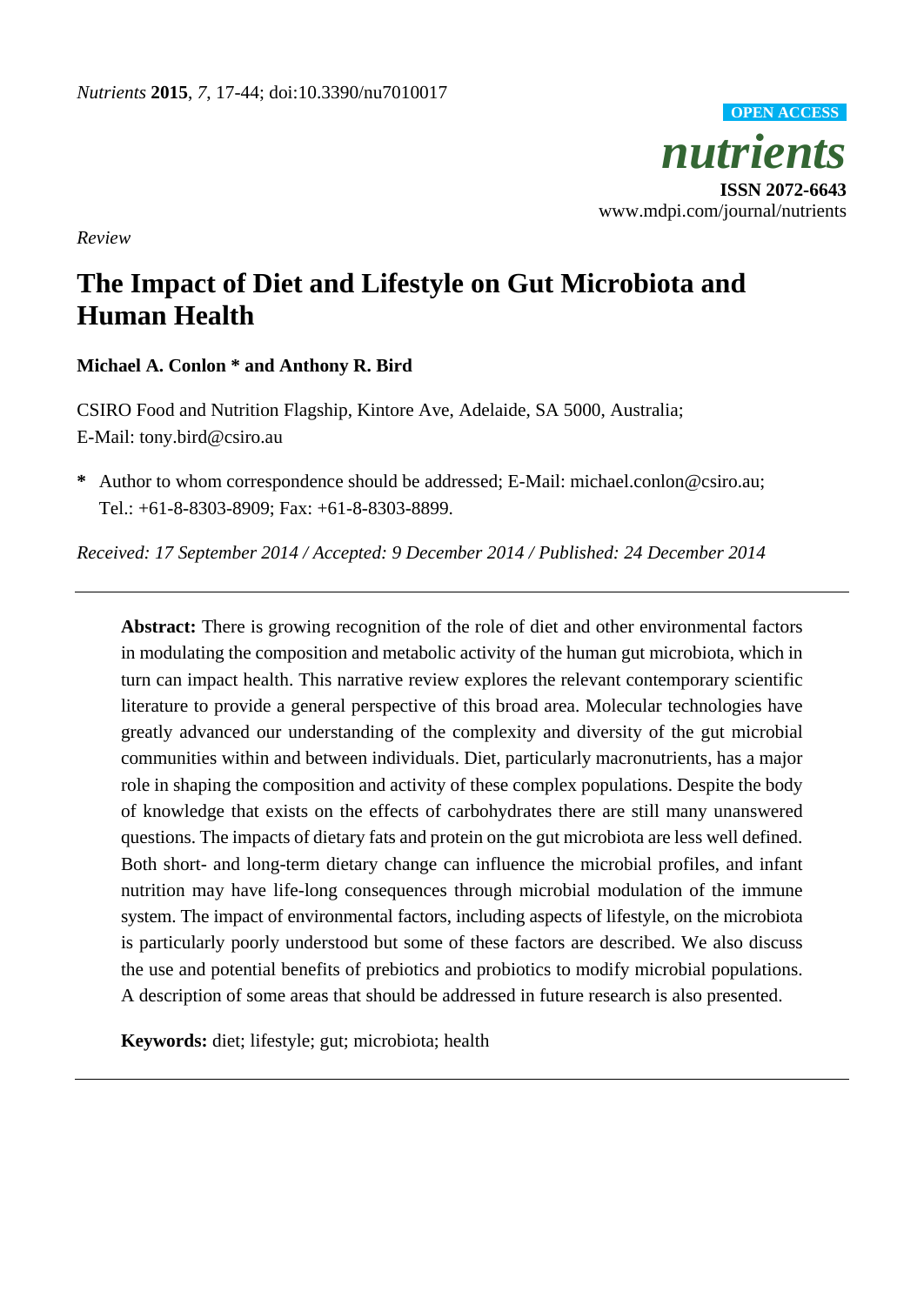#### **1. Introduction**

There are approximately 10 times as many microorganisms within the gastro-intestinal (GI) tract of humans (approximately 100 trillion) as there are somatic cells within the body. While most of the microbes are bacteria, the gut can also harbor yeasts, single-cell eukaryotes, viruses and small parasitic worms. The number, type and function of microbes vary along the length of the GI tract but the majority is found within the large bowel where they contribute to the fermentation of undigested food components, especially carbohydrates/fiber, and to fecal bulk. Some of the most commonly found or recognized genera of gut bacteria in adults are *Bifidobacterium*, *Lactobacillus*, *Bacteroides*, *Clostridium*, *Escherichia*, *Streptococcus* and *Ruminococcus*. Approximately 60% of the bacteria belong to the *Bacteroidetes* or *Firmicutes* phyla [1]. Microbes which produce methane have been detected in about 50% of individuals and are classified as *Archaea* and not bacteria [2]. Although individuals may have up to several hundred species of microbes within their gut, recent findings from The Human Microbiome Project and others [3,4] show that thousands of different microbes may inhabit the gut of human populations collectively and confirm a high degree of variation in the composition of these populations between individuals. Despite this variation in taxa the abundance of many of the microbial genes for basic or house-keeping metabolic activities are quite similar between individuals [3]. There is growing evidence that imbalances in gut microbial populations can be associated with disease, including inflammatory bowel disease (IBD) [5], and could be contributing factors. Consequently, there is increased awareness of the role of the microbiota in maintaining health and significant research and commercial investment in this area. Gut microbes produce a large number of bioactive compounds that can influence health; some like vitamins are beneficial, but some products are toxic. Host immune defenses along the intestine, including a mucus barrier, help prevent potentially harmful bacteria from causing damage to tissues. The maintenance of a diverse and thriving population of beneficial gut bacteria helps to keep harmful bacteria at bay by competing for nutrients and sites of colonization. Dietary means, particularly the use of a range of fibers, may be the best way of maintaining a healthy gut microbiota population. Strategies such as ingestion of live beneficial bacteria (probiotics) may also assist in maintaining health. In this review, we will expand upon these subjects relating to diet and lifestyle, the gut microbiota and health, and provide some indication of opportunities and knowledge gaps in this area.

#### **2. Microbial Products that Impact Health—Beneficial and Harmful**

Microbial mass is a significant contributor to fecal bulk, which in turn is an important determinant of bowel health. Consumption of dietary fibers reduces the risk of colorectal cancer (CRC) [6] at least partly as a consequence of dilution and elimination of toxins through fecal bulk, driven by increases in fermentative bacteria and the presence of water-holding fibers [7–9]. Aspects of this will be discussed in more detail later in the review.

Gut microbes are capable of producing a vast range of products, the generation of which can be dependent on many factors, including nutrient availability and the luminal environment, particularly pH [10]. A more in-depth review of gut microbial products can be found elsewhere [11]. Microbial products can be taken up by GI tissues, potentially reach circulation and other tissues, and be excreted in urine or breath. Fermentation of fiber and protein by large bowel bacteria results in some of the most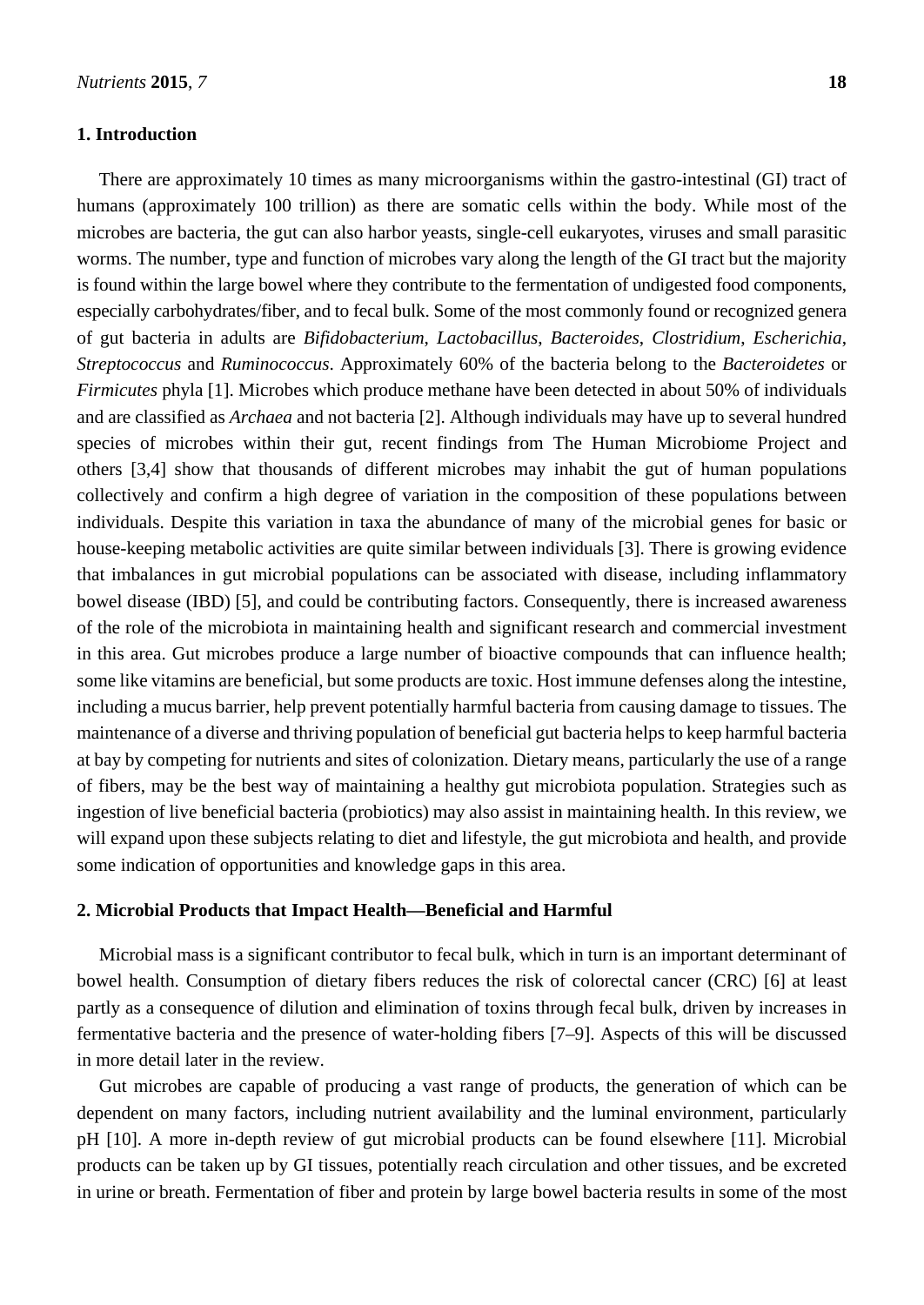abundant and physiologically important products, namely short chain fatty acids (SCFA) which act as key sources of energy for colorectal tissues and bacteria, and promote cellular mechanisms that maintain tissue integrity [12–14]. SCFA can reach the circulation and impact immune function and inflammation in tissues such as the lung [15]. However, some protein fermentation products such as ammonia, phenols and hydrogen sulphide can also be toxic. There are many other products which deserve mention for their influence on health. Bacteria such as *Bifidobacterium* can generate vitamins (e.g., K, B12, Biotin, Folate, Thiamine) [11]. Synthesis of secondary bile acids, important components of lipid transport and turnover in humans, is mediated via bacteria, including *Lactobacillus*, *Bifidobacterium* and *Bacteroides* [11]. Numerous lipids with biological activity are produced by bacteria, including lipopolysaccharide (LPS), a component of the cell wall of gram negative bacteria that can cause tissue inflammation [16]. Also, many enteropathogenic bacteria (e.g., some *E. coli* strains) can produce toxins or cause diahorrea under the right conditions, but under normal circumstances other non-pathogenic commensal bacteria with similar metabolic activities outcompete and eventually eliminate them [17]. Bacteria such as *Bifidobacterium* can also help prevent pathogenic infection through production of acetate [18].

Many enzymes produced by microbes influence digestion and health. Indeed, much of the microbial diversity in the human gut may be attributable to the spectrum of microbial enzymatic capacity needed to degrade nutrients, particularly the many forms of complex polysaccharides that are consumed by humans [19]. Some bacteria such as *Bacteroides thetaiotamicron* have the capacity to produce an array of enzymes needed for carbohydrate breakdown [20], but in general numerous microbes appear to be required in a step-wise breakdown and use of complex substrates. Bacterial phytases of the large intestine degrade phytic acid present in grains, releasing minerals such as calcium, magnesium and phosphate that are complexed with it [21], making these available to host tissues (e.g., bone). Enzymes which degrade mucins help bacteria meet their energy needs and assist in the normal turnover of the mucus barrier lining the gut.

Competition between bacteria for substrates has a significant influence on which products are generated. Hydrogen is used by many bacteria and there is a hydrogen economy within the gut based around production by some bacteria and its use by others, including methanogens and sulphate-reducing bacteria (SRB) [22,23]. The use of hydrogen for production of methane by methanogenic *Archaea* may limit acetate production by other microbes, thereby potentially limiting production of beneficial butyrate and impacting health [2,23]. The role of methanogens in health is not yet clear. Breath methane correlates with levels of constipation in irritable bowel syndrome (IBS) [24] but methanogens numbers are depleted in IBD [2].

Production of gases such as methane, hydrogen, hydrogen sulphide and carbon dioxide is associated with digestion and fermentation within the GI tract. While excess production may cause GI problems such as bloating and pain, the gases may serve useful purposes. However, there is debate over whether hydrogen sulphide is largely beneficial or detrimental [23].

There is a strong interaction between the host immune system and the microbiota, with both producing compounds that influence the other. Some bacteria such as the key butyrate-producer *Faecalibacterium prausnitzii* may produce anti-inflammatory compounds [25]. Microbes also produce substances that allow communication between each other.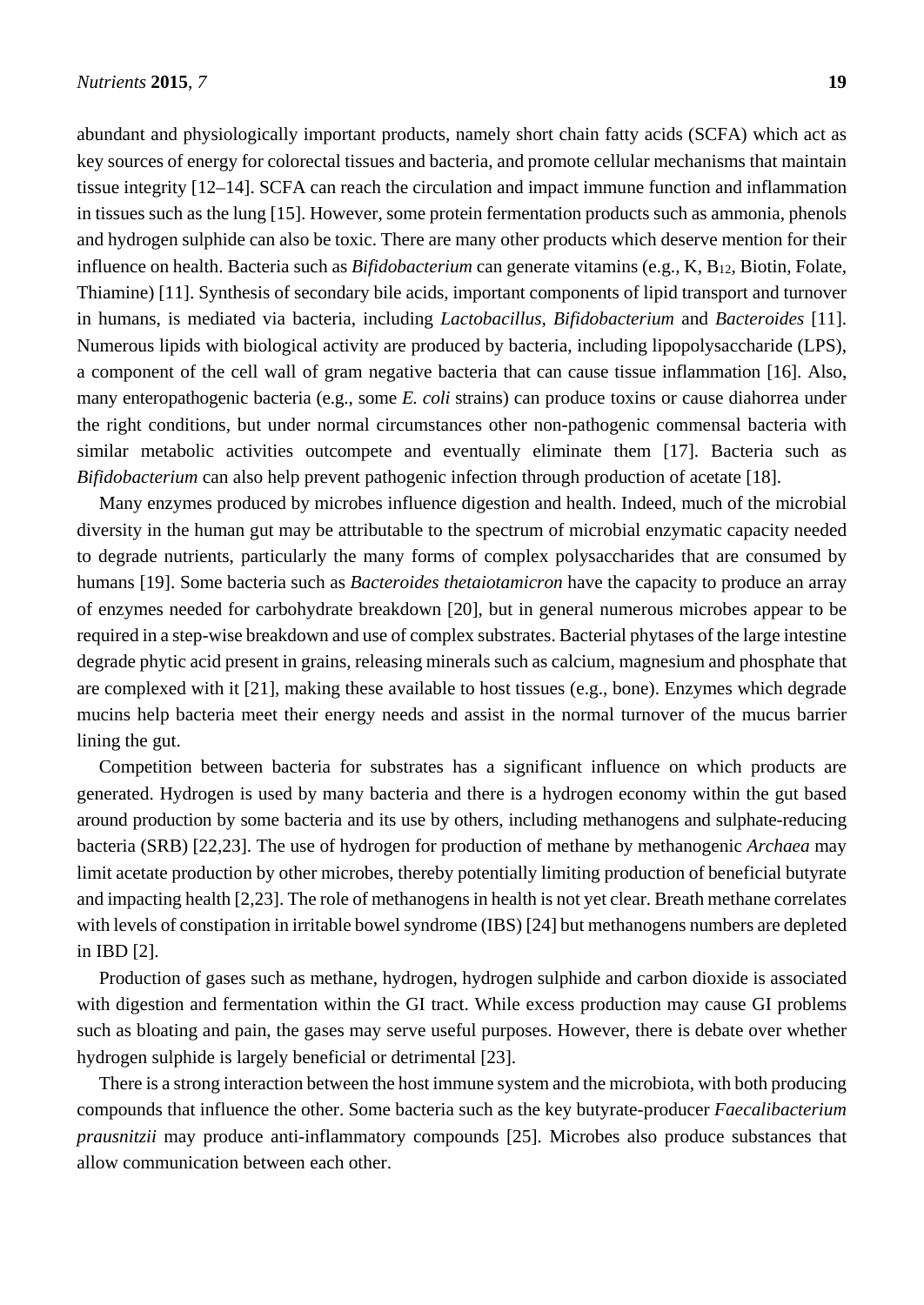#### **3. Lifestage and Lifetstyle Impacts on the Microbiota and the Influence of Nutrition**

#### *3.1. Lifestage*

Microbes colonise the human gut during or shortly after birth. The fact that babies delivered naturally have higher gut bacterial counts at 1 month of age than those delivered by caesarean section [26] suggests gut colonization by microbes begins during, and is enhanced by, natural birth. The growth and development of a robust gut microbiota is important for the development of the immune system [27] and continues during breast-feeding, a stage which seems to be important for the long-term health of the individual. Oligosaccharides present in breast milk promote the growth of *Lactobacillus* and *Bifidobacterium*, which dominate the infant gut, and this can strengthen or promote development of the immune system and may help prevent conditions such as eczema and asthma [28–30]. These bacteria are undetectable in the stool of preterm infants in their first weeks of life [31]. A significant shift in the populations of gut microbes occurs when infants switch to a more solid and varied diet, including a decline in populations of *Lactobacillus* and *Bifidobacterium* to only a small percentage of the large bowel microbiota [32]. A wide diversity of microorganisms is needed to utilize the many fibers and other nutrients present in adult diets [19,33]. Functional maturation of the human microbiota, including the capacity to produce vitamins, increases during the early years of life [34].

The complexities and variability of adult gut microbial populations have become increasingly evident in recent years. The variability may relate to the influence of numerous factors, including diet and host genetics. The composition and activity of gut bacteria can vary according to (and possibly a result of) life events, including puberty, ovarian cycle, pregnancy and menopause [11]. The diets of children being weaned may have particular influence on microbial diversity in later life. Another broad shift in gut microbe populations occurs with age. The *Bacteroidetes* phylum bacteria tend to dominate numerically during youth but numbers decline significantly by old age, whereas the reverse trend occurs for bacteria of the *Firmicutes* phylum [11]. The consequences and reason for this change are not yet clear. However, the gut microbiota profiles of the elderly may not be optimal. One study found a high prevalence of potentially toxic *Clostridium perfringens* and lower numbers of *Bifidobacterium* and *Lactobacillus* in those in long-term care [35]. The latter also have a reduced microbial diversity compared to the elderly living in the community and this is related to increased frailty and changes in nutrition [36].

#### *3.2. Lifestyle*

The impact of non-dietary lifestyle factors on the gut microbiota has been largely ignored. Smoking and lack of exercise can significantly impact the large bowel (and potentially the microbiota) as they are risk factors for CRC [37]. Indeed, smoking has a significant influence on gut microbiota composition, increasing *Bacteroides-Prevotella* in individuals with Crohn's Disease (CD) and healthy individuals [38]. Smoking-induced changes in microbial populations could potentially contribute to increased risk of CD. Air-borne toxic particles can reach the large bowel via mucociliary clearance from the lungs, and increased environmental pollution associated with industrialization could contribute to concomitant increases in IBD cases [39].

Another lifestyle factor, stress, has an impact on colonic motor activity via the gut-brain axis which can alter gut microbiota profiles, including lower numbers of potentially beneficial *Lactobacillus* [40].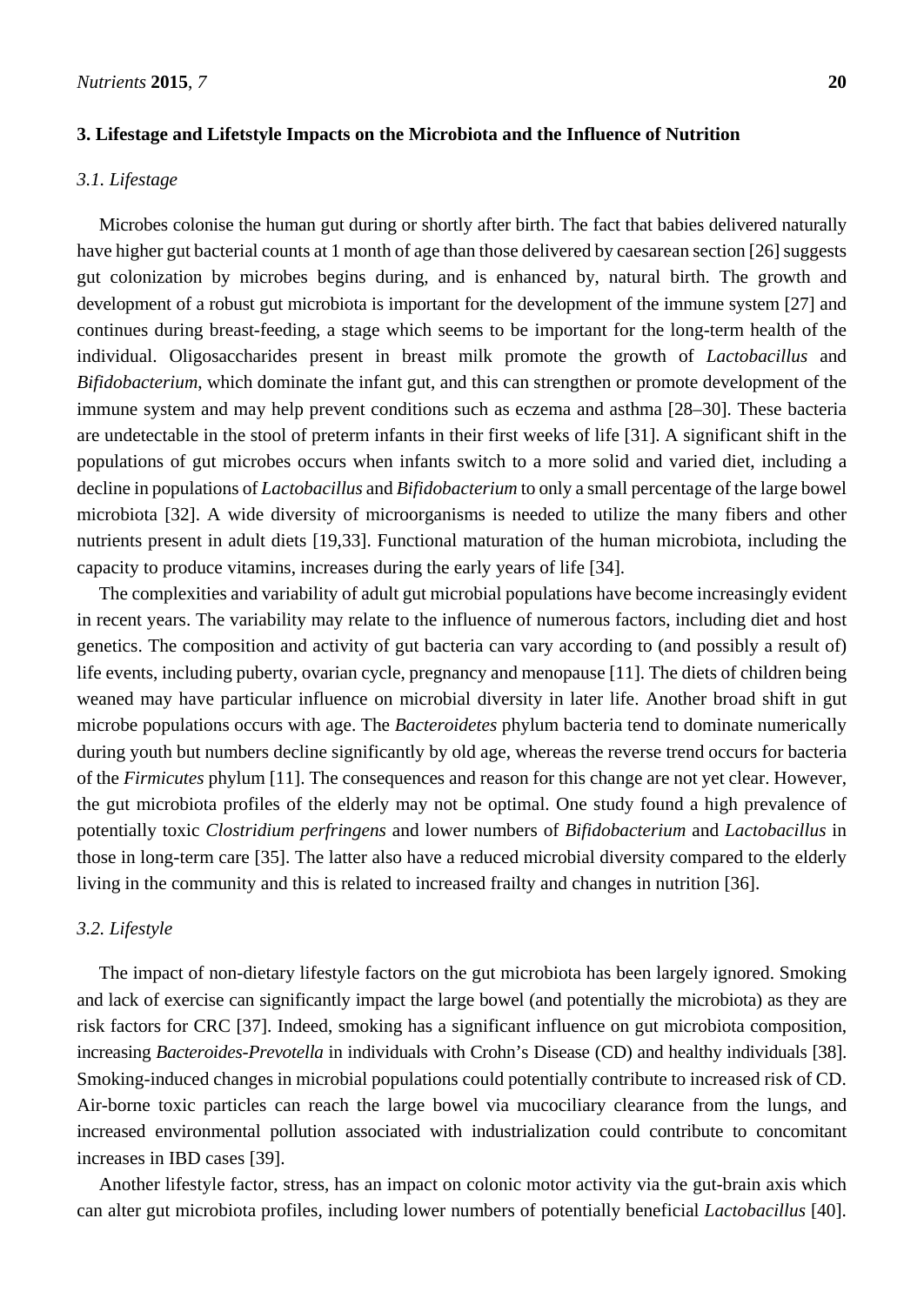Stress may contribute to IBS, one of the most common functional bowel disorders, and the associated changes in microbial populations via the central nervous system (CNS). The gut-brain axis is bi-directional, involving both hormonal and neuronal pathways [41], and so changes in the gut microbiota may influence brain activity, including mood [42]. Autism, a neurodevelopmental disorder, is associated with significant shifts in gut microbiota populations [43–45].

Obesity is associated with excess energy intakes and sedentary lifestyles. Exercise (or rather a lack of it) may be an important influence on any shifts in microbial populations that are associated with obesity. This is highlighted by a recent study that showed an increase in the diversity of gut microbial populations in professional athletes in response to exercise and the associated diet [46]. In humans and animal models with obesity, shifts in gut microbial populations occur, with increases in the *Firmicutes* and decreases in the *Bacteroidetes*, which could potentially contribute to adiposity through greater energy harvest [47–49]. However, other data suggests the shifts in microbial populations are driven primarily by the high fat obesogenic diets [50,51]. Irrespective of the cause, there are associated increases in gut bacteria linked with poor health outcomes (e.g., *Staphylococcus*, *E. coli*, *Enterobacteriaceae*) [52,53]. Dietary saturated fats may increase numbers of pro-inflammatory gut microbes by stimulating the formation of taurine-conjugated bile acids that promotes growth of these pathogens [54].

Geography also has a strong bearing on the composition of gut microbial populations. The diversity of fecal microbes in children from rural Africa is greater than that of children of developed communities in the EU, as is the number of bacteria associated with breakdown of fiber [55], suggesting dietary differences contributes significantly to the microbial differences. In another study, the type of fecal bacteria and their functional genes differed between individuals in the USA and in rural areas of Venezuela and Malawi [34].

Other environmental factors may also influence health via gut microbes. Travel, particularly to overseas destinations, increases the risk of contracting and spreading infectious diseases, including those causing diarrhoea. Some infections may go undiagnosed but result in long-term GI problems, including IBS [56]. Poor sanitary conditions in developing countries, and poor personal hygiene, can facilitate the spread of infectious agents. Circadian disorganization, occurring because of travel, shift work or other reasons, also impacts gut health and alters gut microbial populations [57].

# **4. Impacts of Macronutrients on the Gut Microbiota and Relevance to Health**

#### *4.1. Substrate Supply to the Colonic Microbiota*

An adult colon contains approximately 500 g of contents, most of which is bacteria [58], and about 100 g/day is voided as stool. A typical western type diet supplies the colonic microbiota with about 50 g daily of potentially fermentable substrate, predominantly dietary fiber (DF). Non-starch polysaccharides (NSP) are major components of DF and account for 20%–45% of the dry matter supplied to the colon. Simple sugars and oligosaccharides each represent a further 10% whereas starch (and starch hydrolysis products) supplies less than 8% of dry matter. Some sugar alcohols also escape small intestine (SI) absorption and are minor dietary substrates for the colonic microbiota [59]. About 5–15 g of protein and 5–10 g of lipid passes into the proximal colon daily, largely of dietary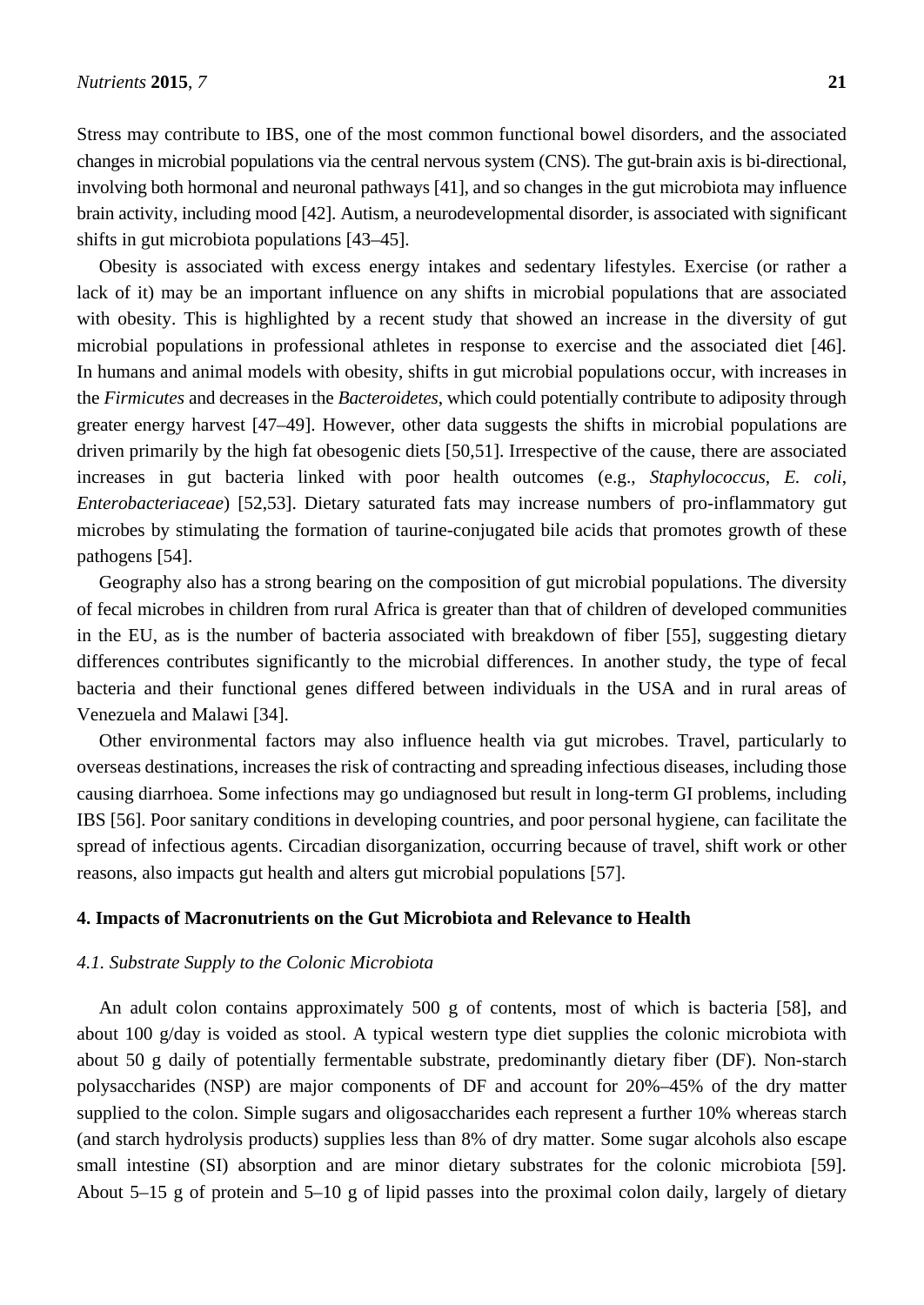origin. Various other minor dietary constituents, including polyphenols, catechins, lignin, tannins and micronutrients also nourish colonic microbes. About 90% of the approximately 1 g/day of dietary polyphenols escapes digestion and absorption in the SI [60,61] and can have significant influence on microbial populations and activities [62–64].

#### *4.2. Carbohydrates—Importance for Large Bowel Fermentation and Health*

Carbohydrates are the principal carbon and energy source for colonic microbes. Collectively, they have an immense capacity to hydrolyse a vast range of these nutrients, especially complex polysaccharides [65].

DF is integral to a healthy diet and Australian adults consume  $\sim$ 27 g each day [66], which is greater than in other high income countries, including the USA (<20 g/day). Epidemiological and experimental studies show that DF is both preventative and therapeutic for many large bowel disorders and other conditions or diseases, including cardiovascular diseases, type II diabetes and obesity [67–71].

One mechanism by which fiber promotes and maintains bowel health is through increasing digesta mass. Incompletely fermented fiber (e.g., insoluble NSP such as cellulose), increases digesta mass primarily though its physical presence and ability to adsorb water. An increase in digesta mass dilutes toxins, reduces intracolonic pressure, shortens transit time and increases defecation frequency. Fibers can also increase fecal mass to a lesser degree by stimulating fermentation, which leads to bacterial proliferation and increased biomass [7].

Many of the health benefits ascribed to fiber are a consequence of their fermentation by the colonic microbiota and the metabolites that are produced. Carbohydrates are fermented to organic acids that provide energy for other bacteria, the bowel epithelium and peripheral tissues. SCFA are the major endproducts of carbohydrate fermentation. These weak acids ( $pKa \sim 4.8$ ) help lower the pH within the colon thereby inhibiting the growth and activity of pathogenic bacteria. Other minor organic acids produced include lactate, succinate and formate. Branched-chain SCFA (e.g., isobutyrate and isovalerate) results from fermentation of branched chain amino acids [72].

There are spatial gradients in microorganisms along the length of the gut. Bacterial growth and metabolic activity (fermentation) is greatest in the proximal colon where substrate availability is at a maximum [13,73]. Accordingly, pH progressively increases as stool progresses from the proximal to distal colon (from 5.8 to 7.0–7.5), largely because of the progressive depletion of carbohydrate substrates and absorption of SCFA, and increasing efficiency of protein fermentation and production of alkaline metabolites [72]. Total SCFA concentrations are highest in the proximal colon (~100 mM) and decline progressively toward the distal colon. Acetate, propionate and butyrate are the major individual SCFA, accounting for 90% of the total, with molar ratios approximating 65:20:15 [74].

Butyrate has attracted significant attention because it serves as the principal source of metabolic energy for the colonocytes [75], is instrumental in maintaining mucosal integrity, modulates intestinal inflammation and promotes genomic stability. The capacity of butyrate to regulate colonocyte differentiation and apoptosis, promoting removal of dysfunctional cells, underscores its potential to protect against colon cancer [76].

The SCFA also have roles beyond the gut and may improve risk of metabolic and immune system diseases and disorders, such as osteoarthritis, obesity, type II diabetes and cardiovascular disease [13,76].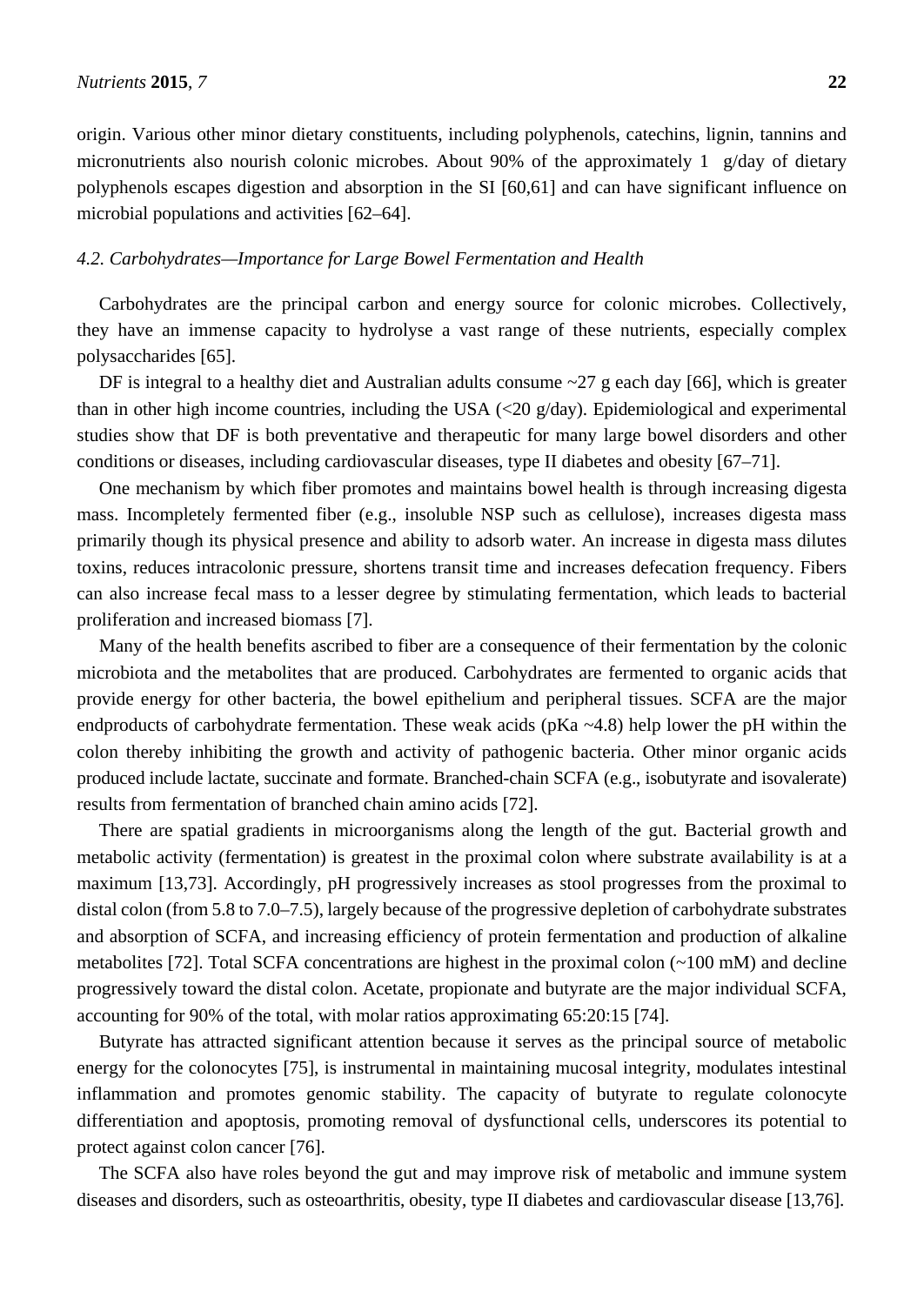More than 90% of the total SCFA produced in the colon is absorbed by the epithelium, through mechanisms that are not fully elucidated. SCFA-stimulated sodium-coupled transport in the apical membrane of colonocytes is especially important as it mediates (co)absorption of water and helps recover electrolytes as well as energy [77]. The SCFA can bind to G-protein coupled receptors in colorectal tissues, particularly GPR 41 and 43, which may influence immune function and tumour suppression, but these pathways are still relatively poorly characterized [76].

Most of the absorbed acetate reaches the liver via the portal vein, whereas propionate, and butyrate to an even larger extent, is metabolized extensively by colonocytes. Acetate and propionate are used by the liver for oxidation, and for lipogenesis and gluconeogenesis, respectively. Hepatic metabolic clearance of SCFA is very high and so concentrations in the systemic bloodstream are about 100-fold lower than those in colonic digesta and feces (~50 µM *versus* 100 mM, respectively) [13].

#### *4.3. Protein*

Dietary proteins are an important part of a balanced diet. Humans are unable to synthesize numerous amino acids and must obtain them from proteins in food to maintain health. Some protein-rich foods such as meat, eggs and nuts are also good sources of vitamins or nutrients such as iron. There is good evidence that a diet containing moderate to high amounts of protein can also contribute to weight loss in overweight individuals, particularly if combined with exercise [78], thereby minimising the health risks associated with obesity. Dietary proteins also have a significant impact on gut health. Depending on the type of protein and the other nutrients present in the food this can be beneficial or harmful. Some epidemiological studies, particularly large studies (up to 500,000 people), indicate a slight but significant association between CRC risk and the consumption of high levels of red and processed meats [79–82]. Not all epidemiological studies show such an association and the inconsistent findings may relate to the many factors which may contribute to CRC [83,84].

The potential for protein to harm colorectal tissues is explicable using current knowledge. An increase in protein intake usually results in more of the macronutrient, and hence fermentable substrate, reaching the colon. Although protein digestibility has an important influence on how much reaches the colon, most common dietary protein sources are highly susceptible to hydrolysis by SI enzymes. Dietary protein serves as the major source of nitrogen for colonic microbial growth and is essential to their assimilation of carbohydrates and the production of beneficial products such as SCFA. Hence, a combination of protein and carbohydrates in the large bowel can contribute to bowel health. However, unlike carbohydrates, fermentation of protein sources by the microbiota produces a much greater diversity of gases and metabolites, and increasing the nitrogenous substrate for the microbiota can also increase putrefactive fermentation products [85]. As digesta passes down the bowel its carbohydrate content dwindles and protein fermentation becomes progressively more important. Putrefactive fermentation has been implicated in the development and progression of many common bowel diseases given their greater prevalence in the distal colon [86], including CRC and IBD. Many of these protein fermentation endproducts, which include ammonia, hydrogen sulphide, amines, phenols, thiols and indoles, have been shown to be cytotoxins, genotoxins and carcinogens [87], in *in vitro* and animal models [88]. Generally, fecal levels of protein fermentation products, such as sulphide, are positively associated with dietary protein consumption in humans and there is evidence from rat studies that higher dietary protein intake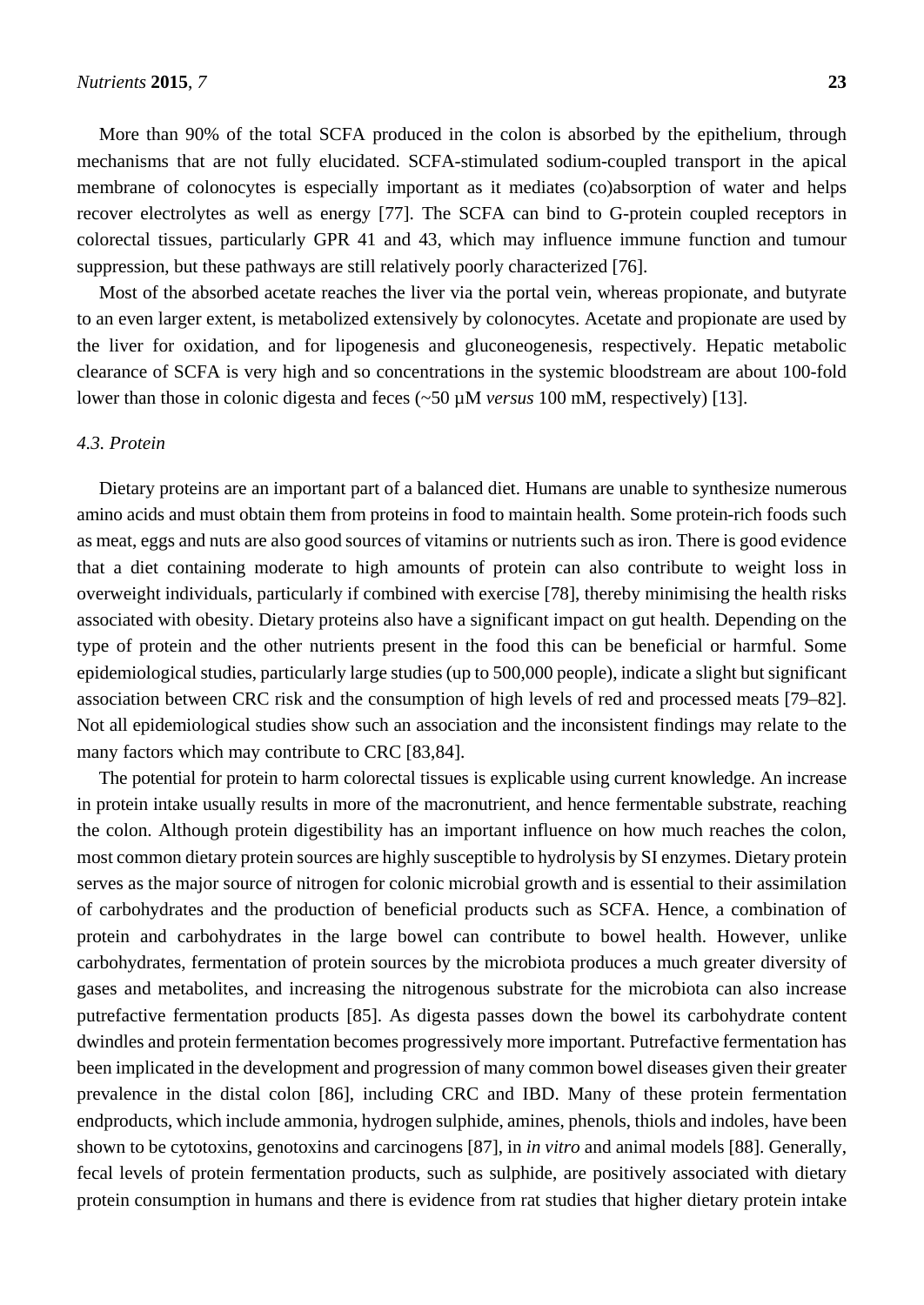(including higher red meat intake) is associated with greater DNA damage in colonic mucosa when dietary levels of fermentable carbohydrate are low [88–91]. Recently completed studies suggest that this relationship holds true for humans [92–94]. However, higher protein intake does not always result in higher fecal levels of protein fermentation products [95] nor does it necessarily increase the genotoxicity of fecal water in humans [96].

Although ammonia is a well-known toxin [97] it is used as an *N* source by the microbiota and most is excreted via stool or absorbed in the gut and eliminated in urine. Diets promoting microbial protein synthesis (and concomitant increased utilisation of ammonia), effectively reroute systemic *N* excretion from the kidneys to the fecal stream, which has benefits for renal health [98]. Other components derived from dietary protein sources such as red meat may also influence the gut microbiota and health. Microbial metabolism of L-carnitine, abundant in red meat, may generate products such as trimethylamine-*N*-oxide that could increase risk of atherosclerosis [99].

# *4.4. Fat*

Dietary fat also influences the composition and metabolic activity of the gut microbiota and some evidence for this has been described earlier in relation to obesity.

High fat diets induce increased circulating levels of bacteria-derived LPS in humans, possibly as a consequence of increased intestinal permeability [100]. LPS is an immune system modulator and potent inflammatory agent linked to the development of common metabolic diseases.

The influence of dietary fat on the gut microbiota may be indirectly mediated by bile acids. Hepatic production and release of bile acids from the gall bladder into the SI, and the amount that escapes enterohepatic recycling and enters the colon, is increased with fat intake. Secondary bile acids, produced by 7 α-dehydroxylation of primary bile acids by colonic microbiota, are potentially carcinogenic and have been implicated in the aetiology of CRC and other GI diseases [101,102]. Further research is required on the interactions between dietary fat, the type and amount of bile acids that reach the large bowel, and the population structure and function of the microbiota in that viscus.

#### **5. Effects of Polyphenols on the Microbiota**

Dietary polyphenols, sourced from many foods including grapes, grains, tea, cocoa and berries, generally promote health and are linked to prevention of diseases such as cancer and cardiovascular disease [103]. Although many dietary polyphenols may have biological impacts through anti-oxidant effects or anti-inflammatory pathways [103], polyphenols which reach the colon can be metabolized by the resident microbiota and result in bioactive products, but our understanding of the microbial bioconversion processes is limited [104–106]. Metabolic profiling of polyphenolic products in excreta and blood using tools such as NMR is enabling greater insights into effects of dietary polyphenols in humans [107] but linking the metabolic changes to health outcomes remains a challenge [108]. Individual differences in microbiota populations may result in different capacities for polyphenol bioconversion [109] with potential consequences for health. In this context, it is noteworthy that the gut microbiota population profiles of individuals with IBD are significantly different from healthy individuals, and also that the polyphenolic metabolite profiles are also different between the two groups [110].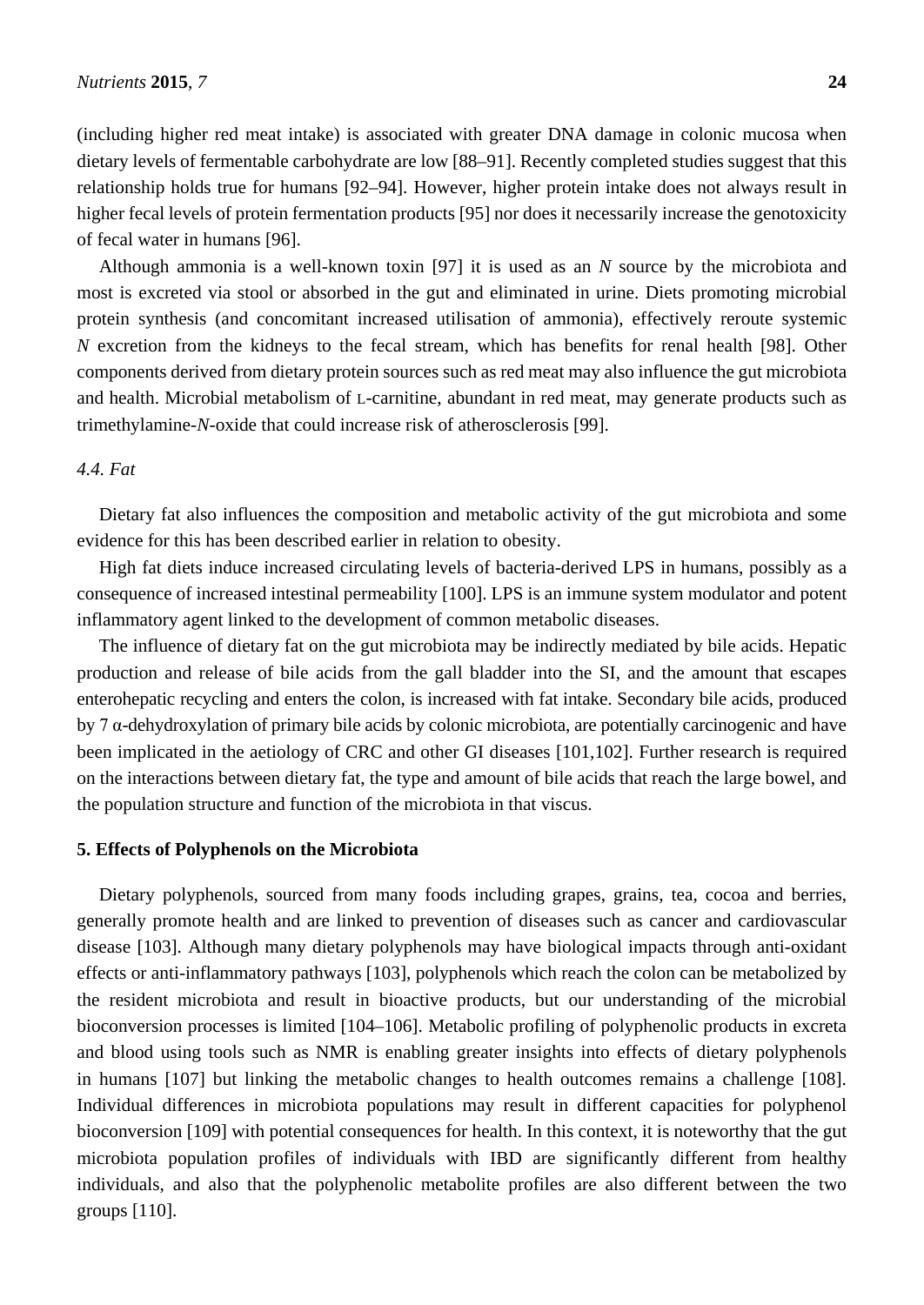#### **6. Western-Style Diets**

The Western lifestyle, including diet, is associated with high incidences of chronic diseases, such as cardiovascular disease, CRC and type II diabetes which individually and collectively carry a hefty socioeconomic burden [111]. Most Western populations over-consume highly refined, omnivorous diets of poor nutritional quality. Those diets are energy dense, high in animal protein, total and saturated fats, and simple sugars but low in fruits, vegetables and other plant-based foods. Consequently, they are typically low in DF, NSP in general and RS in particular. For Western civilisations, refined cereal products (e.g., white bread) are the main DF source. Overfeeding (and sedentary behaviour) is also a hallmark of these populations.

Much of what is known about the diversity and complexity of human gut microbiota comes from molecular analysis of fecal samples obtained mainly from small cohorts of Caucasian adults habitually consuming Western style diets. Considerably less is understood about how other dietary patterns (e.g., vegetarian, Mediterranean) might influence the community structure and metabolic activity of microbiota.

#### **7. Diet and Dietary Change**

In humans, the microbial gene set is 150 times larger than the gene complement of the host [112]. However, only about 50 species belonging to just five or six genera and two phyla account for 99% of biomass. Of the genera *Bacteroides*, *Bifidobacterium* and *Eubacterium* are numerically the most important and may account for more than 60% of culturable bacteria present in human stool. *Clostridium*, *Enterobacteriaceae* and *Streptococcus* are also important but less numerous. Nearly all (~90%) of the bacteria in the human gut can be mapped to just two phyla, *Bacterioidetes* and *Firmicutes*. The relative proportions of the two dominant phyla vary, and can be influenced by a range of factors, but most people have similar proportions of each [113].

Long-term, habitual diet (*i.e.*, dietary pattern) and shorter term dietary variation influences gut microbiota composition. The population structure is responsive to acute dietary change (daily variation), as evidenced by rapid and substantial increases in populations at the genus and species level. However, dietary change does not necessarily result in a permanent (paradigm) compositional shift, at least at phylum level, although evidence for this assertion is limited [114].

#### **8. Dietary Patterns, Macronutrients and Microbiota Taxonomic Composition**

#### *8.1. Observational Studies*

Cross-sectional studies have shown some evidence that Western-style diets are associated with gut microbial populations that are typified by a *Bacteroides* enterotype whereas traditional diets rich in plant polysaccharides are associated with a *Prevotella* enterotype [114]. The *Prevotella* enterotype was only weakly associated with components that typify Western diets but strongly linked to carbohydrates and simple sugars. The fecal microbiota of children in the USA is dominated by *Bacteroides* [34,115]. Similarly, Italian children have high levels of *Enterobacteriaceae* (mainly *Shigella*, *Escherichia* and *Salmonella*). In contrast, the stool of children in rural Africa and South America consuming traditional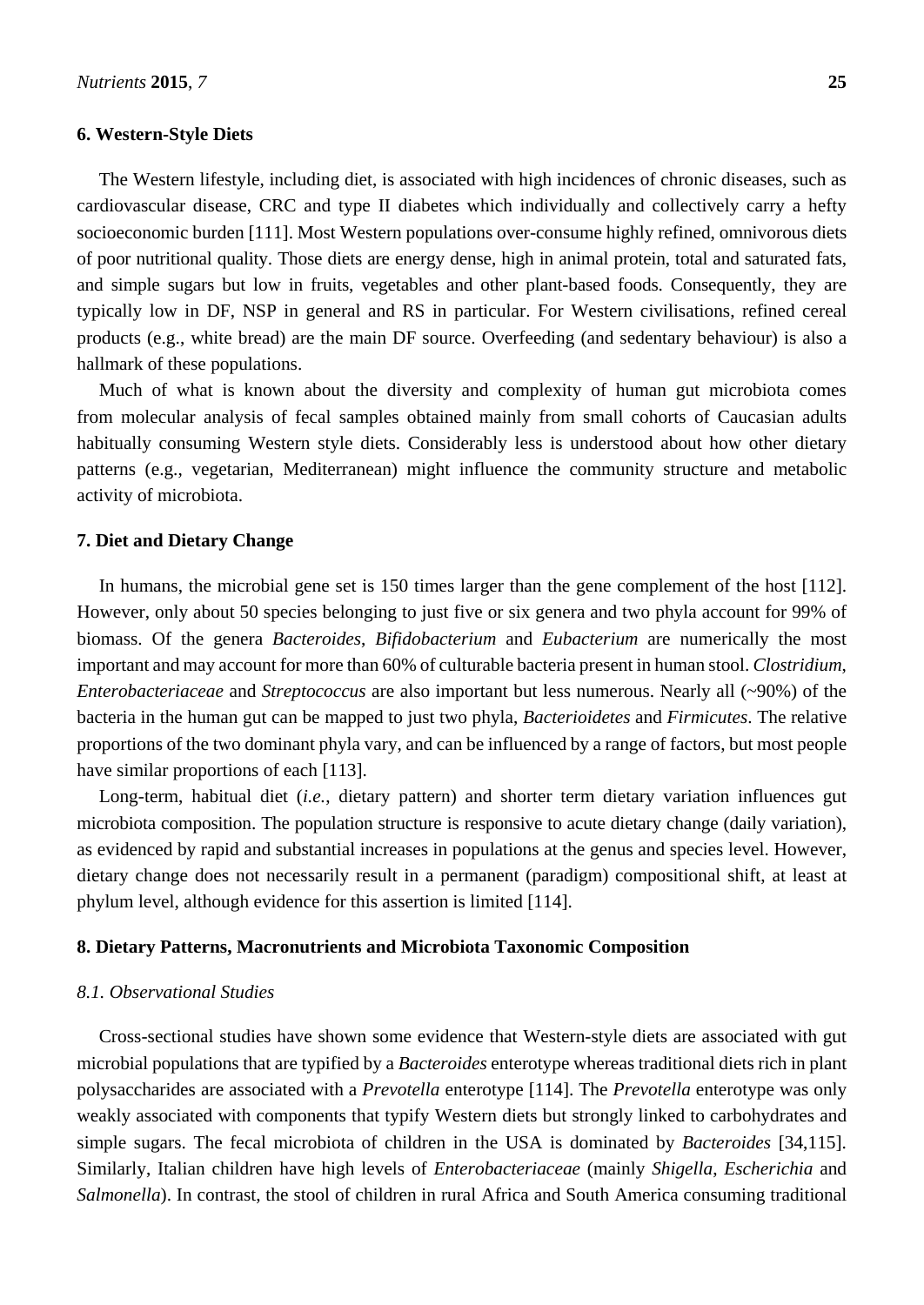plant-based diets was enriched in *Bacteroidetes*, in particular the *Prevotella* enterotype and species associated with fiber utilization (e.g., *Xylanibacter*) [55]. *Prevotella* and (*Xylanibacter*) are known to use cellulose and xylans as substrates [55,116]. Diets of North American and Italian urban children are much richer in animal protein and saturated fats whereas the diets for the other two populations are plant-based and have higher levels of fiber. The *Bacteroidetes:Firmicutes* ratio was lower for children in the Western countries.

As stated earlier, there is a paucity of data on the association between vegetarian dietary patterns and the gut microbiota, especially using molecular methods. A study that used PCR-denaturing gradient gel electrophoresis (DGGE) for microbial population fingerprinting found no significant differences in the fecal microbiota of vegetarians and omnivores, although the abundance of *Clostridium* cluster IV in the latter tended to be greater [117]. In a cohort of female college students from rural India, the fecal microbiota of those whose dietary pattern was omnivorous had a greater relative abundance of *Clostridium* cluster XIVa bacteria, specifically *Roseburia-E. rectale* (butyrate-producing bacteria), compared to the lacto-vegetarians [118]. There were no differences in the relative proportions of other major bacterial groups targeted. A gene encoding for a pivotal enzyme (butyryl-CoA CoA-transferase) involved in butyrate synthesis was also upregulated in the omnivores. The study demonstrates differences in the composition and functional capacity of the microbiota of individuals with two markedly diverse dietary patterns.

The taxonomic diversity of the fecal microbiota of individuals on habitual Western diets appears to be less than for those consuming plant-based diets. Also, individuals who are obese or have type II diabetes, inflammatory diseases (osteoarthritis) and other major health problems (prevalent in Western societies) have a sub-optimal fecal microbiota profile. Specifically, it is less diverse than that of healthy controls [119,120] and there are also major compositional differences at the phylum level. Obesity is associated with an increased fecal *Bacteroidetes:Firmicutes* ratio relative to lean subjects [121]. Whether a microbiota with lower compositional diversity is less resilient to environmental challenges and is less "healthier" for the host is not yet known [122].

The fecal hydrogenotrophic microbiota of native Africans, whose diet is low in animal products, compared to that of African and European Americans consuming a typical Western diet was more diverse and contained different populations of hydrogenotrophic *Archaea* and methanogenic *Archaea* as well as SRB populations [123]. The differences in bacterial community structures of native African populations were reflective of the diets of the hosts. Those on Western diets, characterized by higher intakes of dietary animal proteins (as meat, milk and eggs), may deliver greater amounts of sulphur compounds to the colonic microbiota [124], thus favouring sulfidogenic hydrogen disposal whereas in native Africans methane is the major hydrogen sink. Native African populations have lower intake of animal products and higher breath methane concentrations than westernized populations [123,125].

#### *8.2. Dietary Interventions*

Replacing a habitual Western diet with one high in fiber elicited rapid (within 24 h) and marked alterations in fecal microbiota composition, although the changes were insufficient to produce a broad switch from *Bacteroides* to *Prevotella* enterotype [114].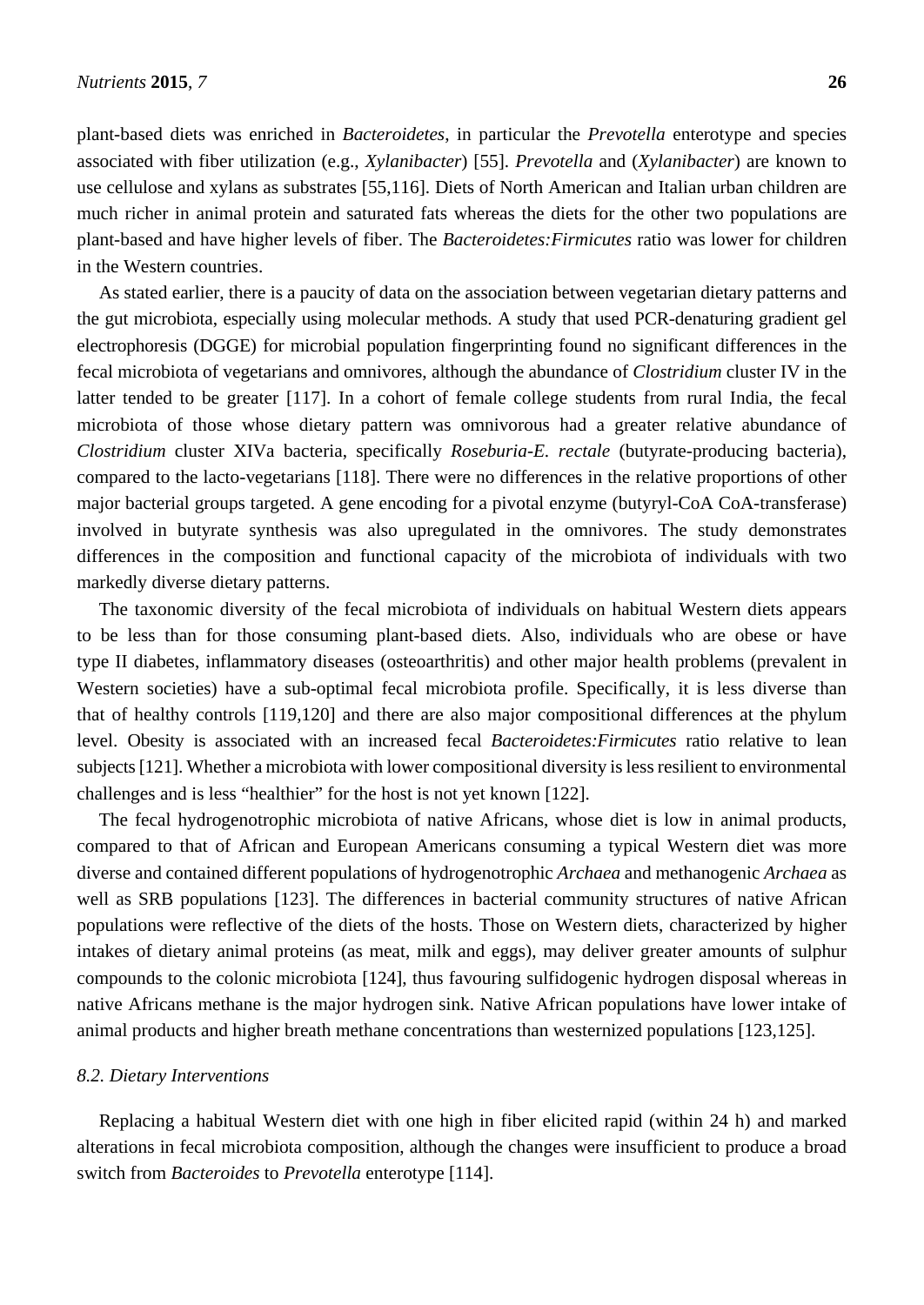In an inpatient study [126], altering dietary energy load in lean and obese adults induced rapid changes in the proportional abundance of *Bacteroidetes* and *Firmicutes*. The former decreased whereas the latter increased with increasing energy intake. Further studies are required to determine if the changes in microbiota composition were the result of the increase in dietary fat or another macronutrient. High fat diets are also associated with substantial compositional changes in the colonic microbiota at the phylum and genus levels, including reductions in both Gram positive (e.g., *Bifidobacterium* spp.) and Gram negative bacteria (e.g., *Bacteroides*) [123].

Animal models are also proving useful in understanding factors that impact the gut microbiota, particularly in regards to high fat diets and obesity. A study using a murine (RELMβ) knockout model showed that dietary fat-induced changes to gut microbiome composition were independent of obesity [127]. In conventional mice, increased dietary fat intake resulted in fewer numbers of *Bacteroidetes* and increases in *Firmicutes* and *Proteobacteria*. A high fat diet also reduced cecal *Bifidobacterium* numbers and increased circulating LPS concentrations [128,129] and has also been shown to reduce the abundance of *Clostridium* cluster XIVa, including *Roseburia* spp. [130]. Diet-induced changes in mucosal integrity have been shown to promote metabolic endotoxemia and trigger systemic low grade inflammatory responses in a range of tissues [100,128,129].

## **9. Microbes and Mucosal Health**

A layer of mucus, produced by goblet cells, lines the epithelium of the GI tract and acts as a barrier to microbial invasion of tissues and can contribute to intestinal homeostasis [131,132]. The basic component of mucus is mucin. Some bacterial products (SCFA) stimulate the production of mucus in response to dietary components such as NSP [133]. Over-utilization of the mucus by bacteria or reduced production can lead to thinning of the barrier under certain dietary conditions [88]. In the colon, "mucindepleted foci" may develop as one of the features associated with tumorigenesis in rodents and humans in response to carcinogens [134]. However, the role of mucin depletion in oncogenesis is not clear as a recent study in rats showed that inflammation associated with mucin-depleted foci was not due to infiltration of bacteria, whereas colonic tumors did appear to be colonized by bacteria [135]. Many bacteria can adhere to and degrade the outer layer of colonic mucus but the inner layer is generally bacteria free [136]. Although break-down of mucus by bacteria is a normal part of mucus barrier turnover, an overabundance of mucus-degrading bacteria, such as *Akkermansia muciniphila* in the adherent mucus layer of individuals with IBD [137,138], could contribute to tissue inflammation by weakening the barrier.

Tight junctions between cells also helps prevent translocation of bacteria and molecules (including toxins) across gut epithelial tissues. A loss of this integrity (a so-called "leaky gut") may have serious consequence for health. In the first few years of life, interactions between the gut microbiota and the mucosal barrier appear important and perturbations in the relationship that lead to excessive gut permeability and immune changes may result in susceptibility to a range of diseases in later life [139]. A significant proportion of the activities of the immune system occur within the gut. Gut-associated lymphatics contribute substantially to this defense but other cells lining the gut also produce a range of molecules which can neutralise pathogenic microbes. Dendritic cells sample the gut luminal environment for harmful bacteria and can induce a suite of responses including the activation of macrophages,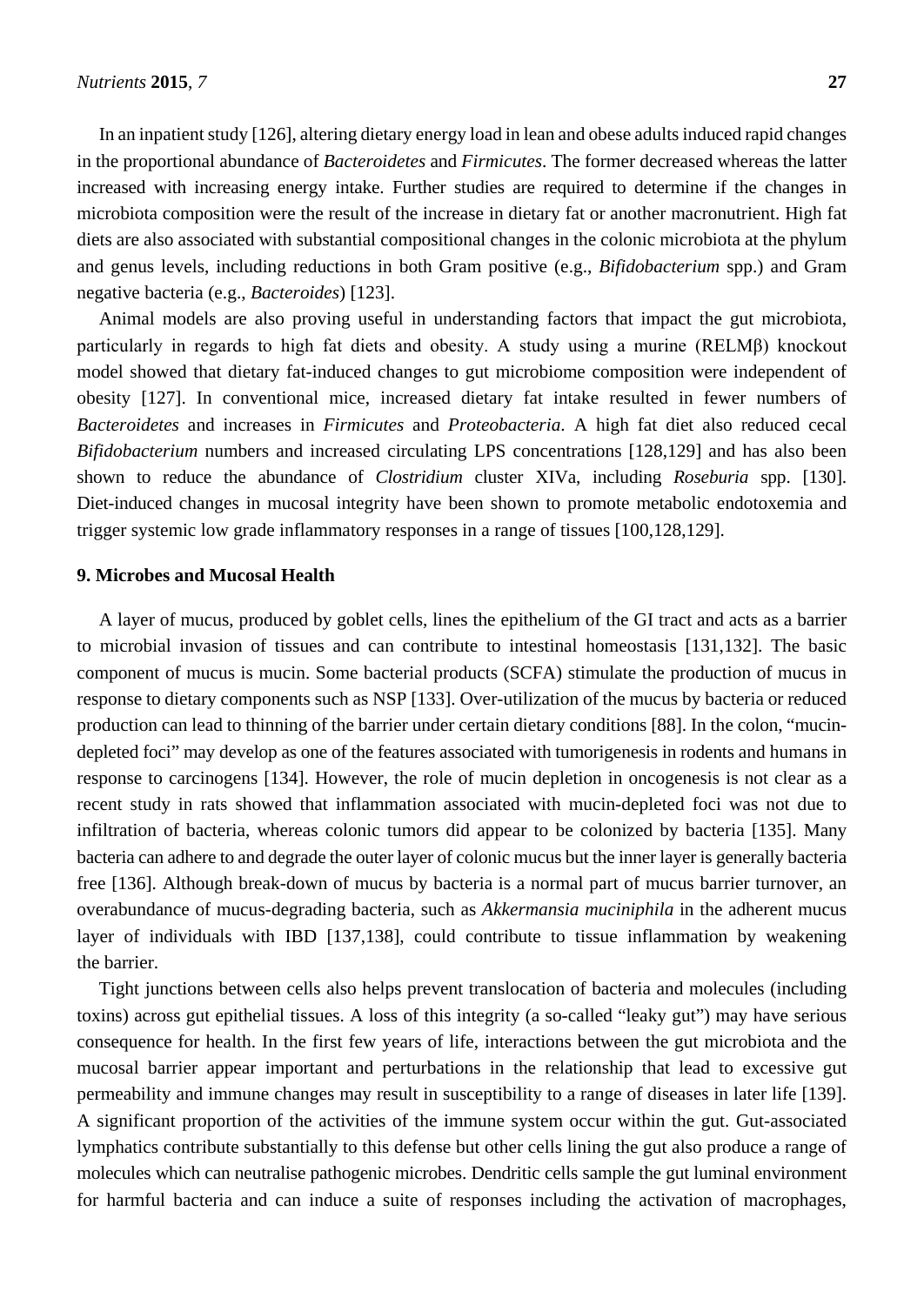B cells and T cells within mucosal tissues and the release of broad specificity ant-microbial agents such as Immunoglobulin A and α-defensins into the luminal environment [140].

A loss of gut barrier function may contribute to numerous diseases. An example is Parkinsons disease (PD), a multi-system disease in which there is dysfunction of the GI tract, including changes in the enteric nervous system which appear before obvious degeneration of the CNS [141,142]. Individuals with PD have increased intestinal permeability, greater intestinal infiltration of *E. coli* and greater endotoxin (LPS) exposure, and these changes correlate with the enteric neuronal damage [143], leading to suggestions that a pathogen may be responsible for PD [144] and a breakdown in mucosal barrier function may play a central role. An impaired gut barrier may also contribute to symptoms or complications of autism, kidney disease, type 2 diabetes, cardiovascular disease, metabolic syndrome, obesity, and liver diseases [45,100,145–149].

# **10. Inter-Individual Variation in Gut Microbiota and Responses to Diet**

Each individual has a distinct combination of gut microbial species. This has become increasingly evident from molecular analyses of recent decades, including The Human Microbiome Project. One metagenomic analysis also suggested that the gut microbiota of each human is typified by one of three enterotypes, with each enterotype characterised by distinct dominant groups of microbes [150], namely *Bacteroides*, *Prevotella* and *Ruminococcus*. However, subsequent studies, including those of The Human Microbiome Project, have been unable to provide clear support for the concept as initially proposed [4,114]. More recent findings and analysis of the evidence roughly support typing with *Prevotella* or *Bacteroides* dominance of the microbiota but the numerous factors, especially dietary, that impact gut microbial populations means there is considerable variation in numbers of these genera, making it difficult to classify populations as a particular "type" [113].

Inter-individual differences in populations of the gut microbiota may lead to different capacities to utilize dietary components and to different levels of disease risk. For example, some individuals have consistently low stool levels of the microbial fermentation product butyrate, levels which generally remain lower relative to others despite concentrations increasing in response to a diet high in RS [151]. Butyrate production is important for the maintenance of colorectal tissue integrity and may protect against colorectal diseases [13,76]. Individual differences in numbers and functions of bacteria such as *Ruminococcus bromii*, important for the generation of SCFA in response to RS in humans [152,153], could potentially influence colorectal health.

#### **11. Use of Probiotics and Prebiotics as Nutritional Strategies to Improve Health**

Probiosis and prebiosis are diet-based processes/strategies for promoting the health of the host through improving the composition of the colonic microbiota. Although both prebiotics and probiotics have been shown to increase numbers of selected bacteria at the species and genus level, typically *Bifidobacterium* and *Lactobacillus*, changes in the overall composition of the gut microbiota are often relatively small, and generally persist only for as long as the period of the intervention. Also, definitive proof that the identified compositional alterations are directly responsible for an improvement in host health generally remains elusive. While the concepts have practical relevance they are simplistic given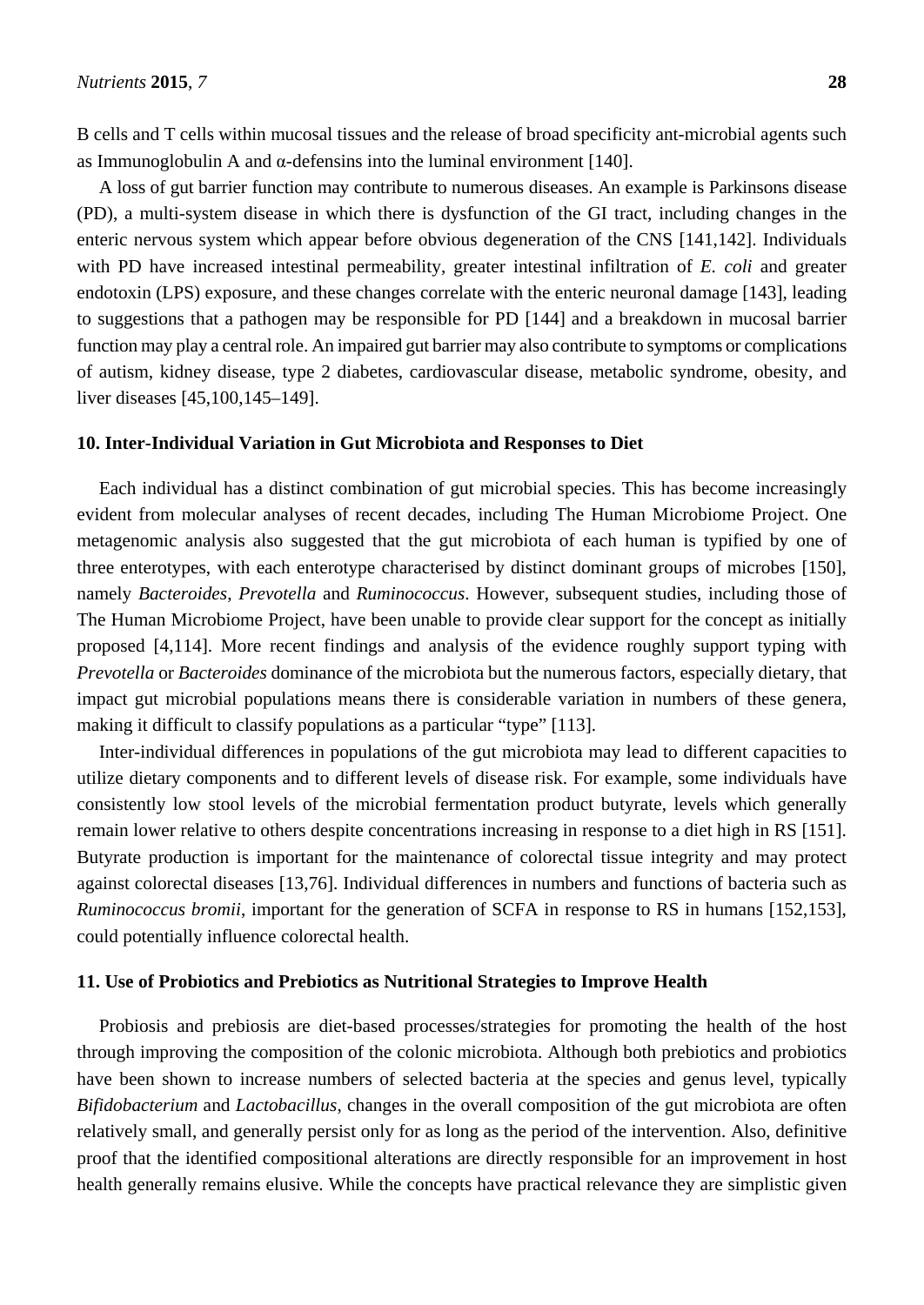the current limited understanding of the complex and dynamic interplay between the host and their gut microbiota.

Prebiotics are dietary substrates that selectively promote proliferation and/or activity of "beneficial" bacteria indigenous to the colon. The concept, first published by Gibson and Roberfroid [154] in 1995, has been refined and redefined on several occasions. Prebiotics are defined currently as "selectively fermented ingredients that result in specific changes, in the composition and/or activity in the GI microbiota, thus conferring benefit(s) upon host health" [155].

To qualify as a prebiotic all of the following properties must be demonstrated: (i) a food ingredient that escapes assimilation in the small intestine; (ii) upon reaching the colon its fermentation by the microbiota flora selectively alters its taxonomic composition and/or activity which (iii) confers demonstrable health benefits for the consumer [156].

The validity of the prebiotic concept and evidence of a role for prebiotics in promoting health and reducing risk of bowel and systemic diseases have been recently reviewed in depth [157–160]. Data from studies in animals provides strong evidence of the potential of prebiotics to afford protection against a range of chronic diseases or conditions common in humans (e.g., CRC, IBD, type 2 diabetes, obesity) by preventing colonization by enteric pathogens [61,158,161]. Prebiotics have been shown to improve bowel and immune function, metabolic health and mineral bioavailability in humans but the evidence is strong only for bowel habit and colonic uptake of calcium and magnesium. There is mounting evidence that prebiotics both directly and indirectly modulate the immune system and reduce the risk and severity of bowel infectious and inflammatory conditions, such as IBD, as well as functional bowel disorders, notably IBS [159].

Short-chain nondigestible carbohydrates (inulin-type fructans, fructo-oligosaccharides (FOS) and galacto-oligosaccharides (GOS)) are the quintessential prebiotics and the target bacterial groups are typically *Bifidobacterium* and *Lactobacillus*. Fructan prebiotics, such as inulin and FOS, occur naturally in various foods including cereals, fruits and vegetables and so are ubiquitous in most diets. Dietary intakes have been estimated to be  $\sim$  5–10 g/day [162].

The prebiotic concept as it currently stands is probably too narrowly focused. It has been proposed [163,164] that the taxonomic focus should be widened beyond the *Bifidobacterium* and *Lactobacillus* which have been historical targets. These genera may not be the most important contributors to host health. Emerging candidates include *Ruminococcus bromii*, *Roseburia intestinalis*, *Eubacterium rectale*, and *Faecalibactrium prausnitzii*, but there are many others that may be of benefit. It has been suggested that a prebiotic index might offer greater utility for evaluating the efficacy of different prebiotics [165]. The prebiotic concept also encompasses selective improvements in metabolic activity of the microbiota but this has been given little attention to date. Changes in concentration patterns of key beneficial microbial metabolites such as butyrate should be integrated into prebiotic index models.

All established prebiotics to date are carbohydrates, specifically inulin type fructans and GOS. However, other dietary carbohydrates also qualify as prebiotics, for instance resistant starch (RS) [156,166], but evidence from human studies is limited. More studies are required on the prebiotic properties of different types, doses and food sources of RS. The inter-individual variability in the microbial response to RS suggests successful dietary interventions with RS need to be personalised [167]. Dietary constituents other than carbohydrates conceivably could function as prebiotics. For instance, cocoa flavonols can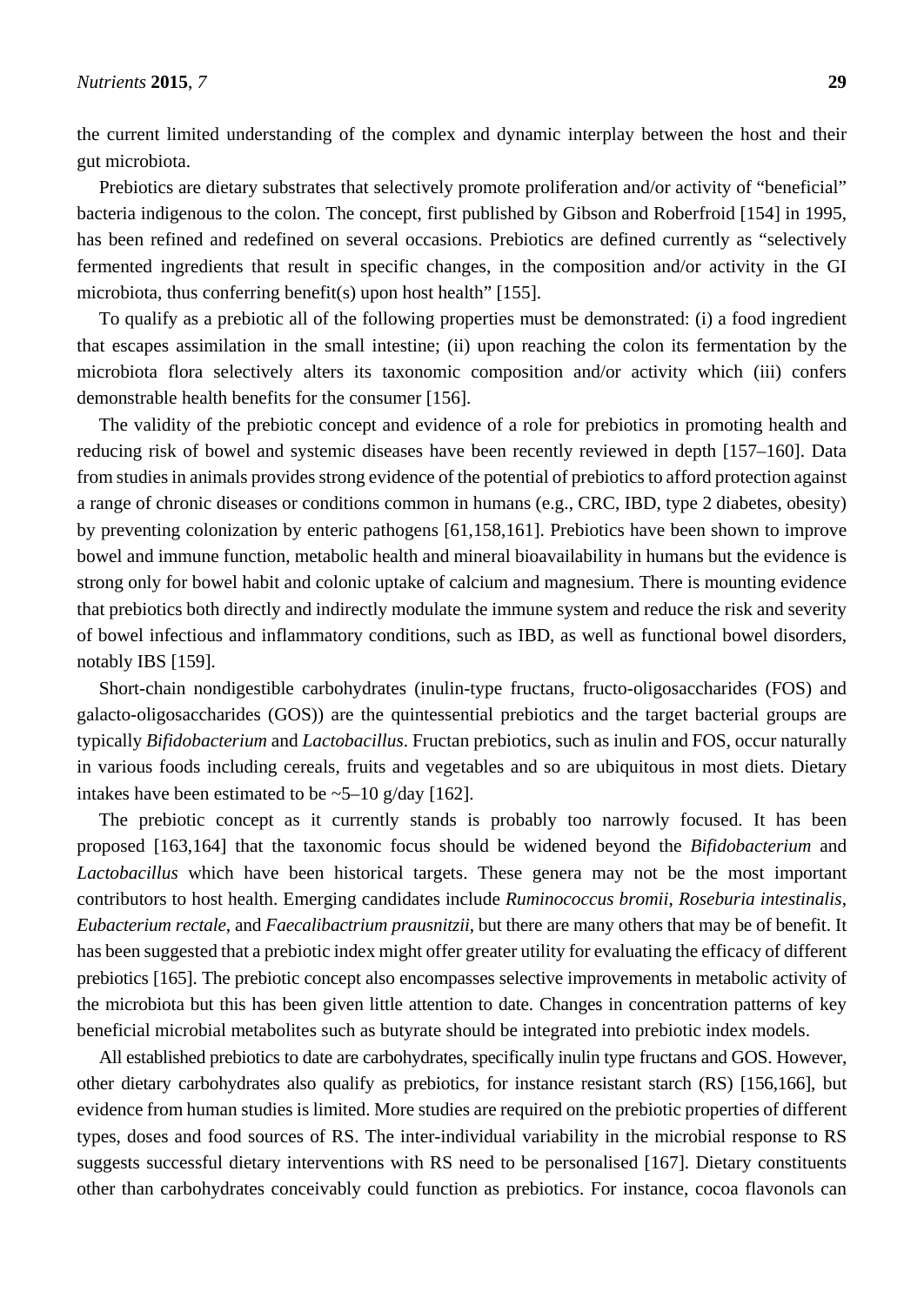increase the relative abundance of *Bifidobacterium* and *Lactobacillus* at the expense of potentially pathogenic bacteria, notably the *C. histolyticum* group [64].

Probiotics are defined as live microorganisms which when administered in adequate amounts confer a health benefit on the host. The most commonly consumed probiotics belong to the genus *Lactobacillus* and *Bifidobacterium*. Mechanisms by which probiotics might improve host health include immune function augmentation through reinforcing mucosal barrier function, reducing mucosal transfer of luminal organisms and metabolites to the host, increasing mucosal antibody production, strengthening epithelia integrity and direct antagonism of pathogenic microorganisms. However, the results of studies in humans are varied, due most likely to methodological differences (dose and duration of probiotic administration, sampling regimen and microbiological techniques) and differences in host cohorts (age, health status). Perhaps most importantly, it is clear from *in vivo* studies in humans and animal models that probiotic efficacy in promoting health is strain dependent and not species and genus specific. For a more comprehensive and detailed description of the health benefits of probiotics and their prophylactic potential for various gut diseases the reader is referred to recent narrative and systematic reviews [168–173].

#### **12. Gaps in Understanding**

There are still many gaps in our understanding of the interactions between diet, lifestyle, gut microbes and health. Here, we present some of the areas we believe should be addressed to help fill that knowledge gap.

There is a growing need for an understanding of the activities of gut microbes, particularly their physiological relevance. Current molecular methods such as sequencing technologies are allowing the identification of the many hundreds of microbial species present in human GI tracts and are beginning to identify the types of genes that they possess. The next steps will be to understand the functions of the many poorly characterised microbes, particularly their roles in the breakdown of food and how the associated by-products contribute to health and disease.

The majority of gut microbes are present within the large bowel and most GI microbiology research has focused on this area. However, the SI can, like the colon and rectum, become inflamed in cases of IBD and bacteria are implicated. The role that bacteria play in SI enteropathies and leaky gut is also yet to be clearly elucidated. The contribution of diet to maintenance of SI health is also not well understood. Understanding in this area is hampered by the general inaccessibility to these sites within human subjects, especially in healthy individuals who have no need to visit a gastroenterologist.

The integrity of the gut mucosa is of critical importance to health. Understanding which foods or dietary components strengthen or weaken that barrier may assist in tailoring diets to prevent microbes and toxins such as LPS from accessing tissues and causing inflammation. A better understanding of the interactions between the host immune system and gut bacteria, particularly in children, should also shed light on how microbes may contribute to lifelong susceptibility to some diseases, and how diet may be used to promote optimal microbial populations.

The gut-brain axis is increasingly viewed as having an important role in health with bi-directional communication of information of relevance to areas such as satiety, mood and gut motility and suggestions of roles in conditions that include IBS and autism. The gut microbiota has been implicated in some of these conditions and there is great scope for research into understanding which of the many microbial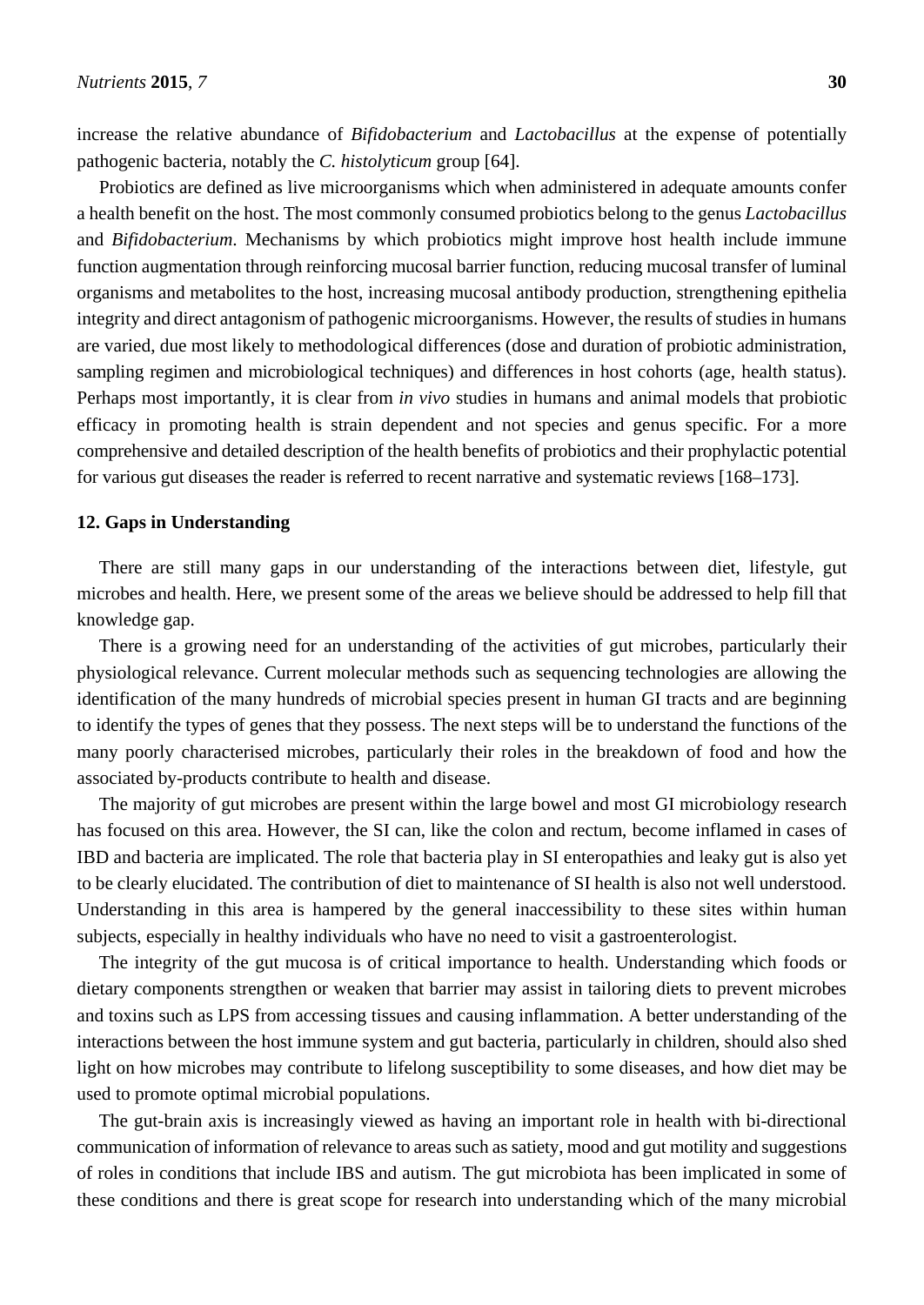products reach the CNS and impact health, including mental health, via the brain, and consequently for understanding how dietary manipulation of the microbiota then impacts these important areas.

Since it has been shown that many microbial products can influence health, the inter-individual variation in gut microbial profiles in humans may lead to differences in disease risk. A better understanding of the origins of the variation may ultimately allow the microbial profiles to be modulated. Environmental and dietary factors appear to play some role during a child's early development but the extent to which host genetics contribute to the variation is not known. Studies which follow the development of microbial profiles in children, and the impact that diet and environment have on these, are sorely needed. It may be possible to develop diets that lead to optimal microbial population and health outcomes.

The extent to which long-term dietary patterns can shift the composition of microbial populations is yet to be clearly determined despite some emerging knowledge and should be investigated further. Our understanding of how different sources and forms of macronutrients such as carbohydrates, proteins and lipids interact and affect the GI tract is still lacking. Knowledge of how micronutrients impact the gut and its microbes is even scarcer.

Food structure is also an important determinant of how a food impacts the body, with particle size and the associated food matrix influencing the accessibility of host and microbial enzymes to nutrients. For example, smaller starch granules may be more readily degraded due to higher surface area to volume ratios and this increases the rate at which sugars are absorbed by tissues, an important issue when considering glycaemic control. Since most gut microbes are within the large bowel, food structures which minimize SI digestion and allow food to pass into the colon will have the greatest impact on the microbiota. Cooking practices can potentially impact food structure and digestibility of foods. Strategies which optimize the structure of foods for defined benefits (*i.e.*, glycemic control) are already being implemented but more work is needed in this area to achieve a broader range of health outcomes.

Ingestion of probiotics, prebiotics and microencapsulated nutrients, beneficial molecules or microbes [174,175] is designed to deliver a health benefit to the body by increasing numbers of beneficial microbes or their products with the gut. A greater knowledge of which microbes and functions are beneficial is needed to effectively culture, deliver and/or stimulate the growth of the appropriate microbes. Presently, only a small number of adult human gut microbes have been used for probiotics, or targeted in assessments of the impacts of diets (including prebiotics) on gut health.

#### **13. Conclusions**

We have sought to provide a broad picture of how diet, and to some extent lifestyle, can have significant and wide-ranging impacts on human health and shown that the microbes which inhabit the GI tract play an important role in mediating these effects. Although significant gains have been made recently in our understanding of the complexity of gut microbial populations, a more detailed understanding is needed of microbial functions and products that maintain (or negatively impact) the integrity of tissues, at sites within and distant from the gut. Alongside this is a need to understand which factors within the diet supply substrates to the microbes so that this knowledge can be harnessed to generate the desired shifts in microbial populations, products and health outcomes. Particularly challenging will be the task of understanding what constitutes a healthy population of gut microbes.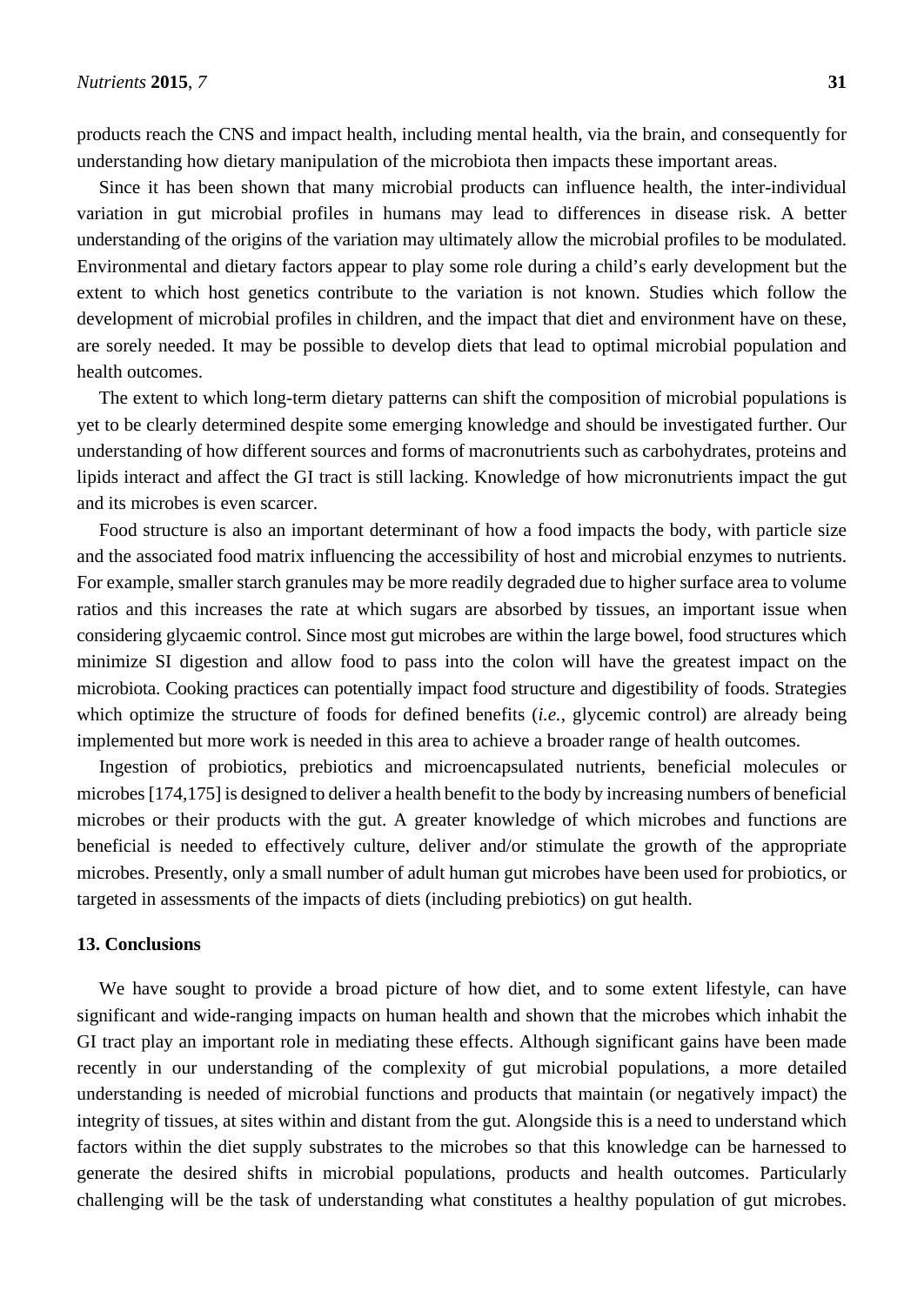Certain microbial population profiles may be associated with diseases and conditions. In many cases, it is not clear if environmental/lifestyle factors, diet or genetic predisposition leads to these profiles, or indeed whether the altered microbial populations contribute to the condition. While dietary intervention can induce significant change, it is possible that the level of impact may not always be sufficient to engineer the changes in microbial populations that are conducive to better health. The use of probiotics and other strategies may be required. An understanding of the ontogenesis of our gut microbial population profiles, and how this contributes to the development of our immune system, may enable early intervention or prevention of the formation of undesirable microbial profiles and the consequences. In this context, defining the factors which dictate the development of our human microbial populations in early life will be important.

#### **Acknowledgments**

All authors have read and approved the final manuscript. This review was supported in part by funds provided by Meat and Livestock Australia. The authors wish to thank David Topping for constructive input.

## **Author Contributions**

Both authors contributed to the writing of the manuscript and approved the final version.

#### **Conflicts of Interest**

The authors declare a potential conflict of interest resulting from the financial support of Meat and Livestock Australia.

#### **References**

- 1. Backhed, F.; Ley, R.E.; Sonnenburg, J.L.; Peterson, D.A.; Gordon, J.I. Host-bacterial mutualism in the human intestine. *Science* **2005**, *307*, 1915–1920.
- 2. Scanlan, P.D.; Shanahan, F.; Marchesi, J.R. Human methanogen diversity and incidence in healthy and diseased colonic groups using mcrA gene analysis. *BMC Microbiol.* **2008**, *8*, 79, doi:10.1186/1471-2180-8-79.
- 3. Huttenhower, C.; Gevers, D.; Knight, R.; Abubucker, S.; Badger, J.H.; Chinwalla, A.T.; Creasy, H.H.; Earl, A.M.; Fitzgerald, M.G.; Fulton, R.S.; *et al*. Structure, function and diversity of the healthy human microbiome. *Nature* **2012**, *486*, 207–214.
- 4. Huse, S.M.; Ye, Y.; Zhou, Y.; Fodor, A.A. A core human microbiome as viewed through 16S rRNA sequence clusters. *PLoS One* **2012**, *7*, e34242, doi:10.1371/journal.pone.0034242.
- 5. Manichanh, C.; Rigottier-Gois, L.; Bonnaud, E.; Gloux, K.; Pelletier, E.; Frangeul, L.; Nalin, R; Jarrin, C.; Chardon, P.; Marteau, P.; *et al.* Reduced diversity of faecal microbiota in Crohn's disease revealed by a metagenomic approach. *Gut* **2006**, *55*, 205–211.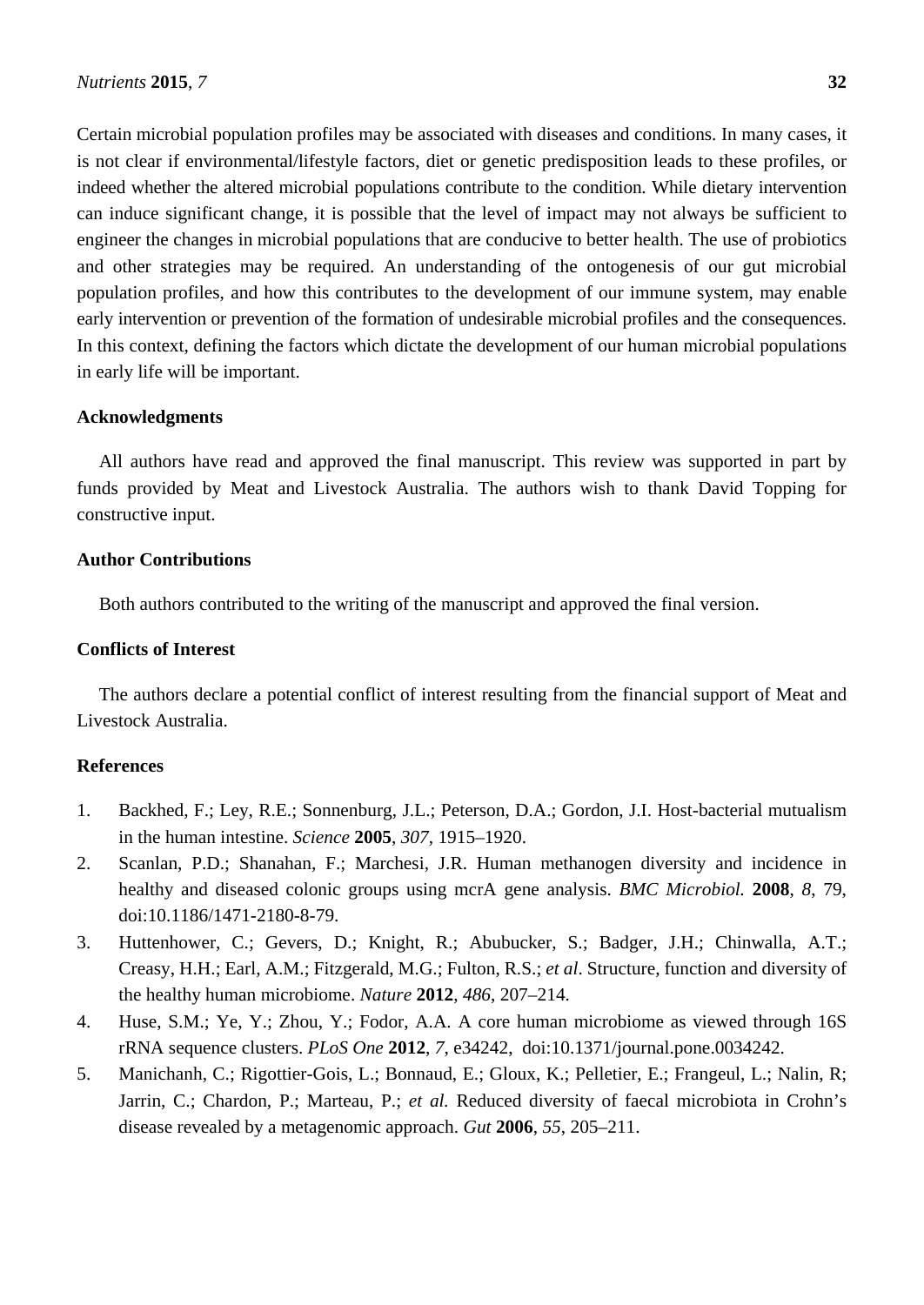- 6. Bingham, S.A.; Day, N.E.; Luben, R.; Ferrari, P.; Slimani, N.; Norat, T.; Clavel-Chapelon, F.; Kesse, E.; Nieters, A.; Boeing, H.; *et al.* Dietary fibre in food and protection against colorectal cancer in the European Prospective Investigation into Cancer and Nutrition (EPIC): An observational study. *Lancet* **2003**, *361*, 1496–1501.
- 7. Stephen, A.M.; Cummings, J.H. Mechanism of action of dietary fiber in the human colon. *Nature*  **1980**, *284*, 283–284.
- 8. Cummings, J.H.; Bingham, S.A.; Heaton, K.W.; Eastwood, M.A. Fecal weight, colon cancer risk, and dietary-intake of nonstarch polysaccharides (dietary fiber). *Gastroenterology* **1992**, *103*, 1783–1789.
- 9. Birkett, A.M.; Jones, G.P.; de Silva, A.M.; Young, G.P.; Muir, J.G. Dietary intake and faecal excretion of carbohydrate by Australians: Importance of achieving stool weights greater than 150 g to improve faecal markers relevant to colon cancer risk. *Eur. J. Clin. Nutr.* **1997**, *51*, 625–632.
- 10. Duncan, S.H.; Louis, P.; Thomson, J.M.; Flint, H.J. The role of pH in determining the species composition of the human colonic microbiota. *Environ. Microbiol.* **2009**, *11*, 2112–2122.
- 11. Nicholson, J.K.; Holmes, E.; Kinross, J.; Burcelin, R.; Gibson, G.; Jia, W.; Pettersson, S. Host-gut microbiota metabolic interactions. *Science* **2012**, *336*, 1262–1267.
- 12. Cummings, J.H.; Macfarlane, G.T. The control and consequences of bacterial fermentation in the human colon. *J. Appl. Bacteriol.* **1991**, *70*, 443–459.
- 13. Topping, D.L.; Clifton, P.M. Short-chain fatty acids and human colonic function: Roles of resistant starch and nonstarch polysaccharides. *Physiol. Rev.* **2001**, *81*, 1031–1064.
- 14. Donohoe, D.R.; Garge, N.; Zhang, X.; Sun, W.; O'Connell, T.M.; Bunger, M.K.; Bultman, S.J. The microbiome and butyrate regulate energy metabolism and autophagy in the mammalian colon. *Cell. Metab.* **2011**, *13*, 517–526.
- 15. Trompette, A.; Gollwitzer, E.S.; Yadava, K.; Sichelstiel, A.K.; Sprenger, N.; Ngom-Bru, C.; Blanchard, C.; Junt, T.; Nicod, L.P.; Harries, N.L.; *et al*. Gut microbiota metabolism of dietary fiber influences allergic airway disease and hematopoiesis. *Nat. Med.* **2014**, *20*, 159–168.
- 16. Trent, M.S.; Stead, C.M.; Tran, A.X.; Hankins, J.V. Diversity of endotoxin and its impact on pathogenesis. *J. Endotoxin Res.* **2006**, *12*, 205–223.
- 17. Kamada, N.; Chen, G.; Nunez, G. Harnessing pathogen-commensal relations. *Nat. Med.* **2012**, *18*, 1190–1191.
- 18. Fukuda, S.; Toh, H.; Hase, K.; Oshima, K.; Nakanishi, Y.; Yoshimura, K.; Tobe, T.; Clarke, J.M.; Topping, D.L.; Suzuki, T.; *et al*. Bifidobacteria can protect from enteropathogenic infection through production of acetate. *Nature* **2011**, *469*, 543–547.
- 19. Cantarel, B.L.; Lombard, V.; Henrissat, B. Complex carbohydrate utilization by the healthy human microbiome. *PLoS One* **2012**, *7*, e28742, doi:10.1371/journal.pone.0028742.
- 20. Xu, J.; Bjursell, M.K.; Himrod, J.; Deng, S.; Carmichael, L.K.; Chiang, H.C.; Hooper, L.V.; Gordon, J.I. A genomic view of the human-*Bacteroides thetaiotaomicron* symbiosis. *Science* **2003**, *299*, 2074–2076.
- 21. Sandberg, A.S.; Andlid, T. Phytogenic and microbial phytases in human nutrition. *Int. J. Food Sci. Technol.* **2002**, *37*, 823–833.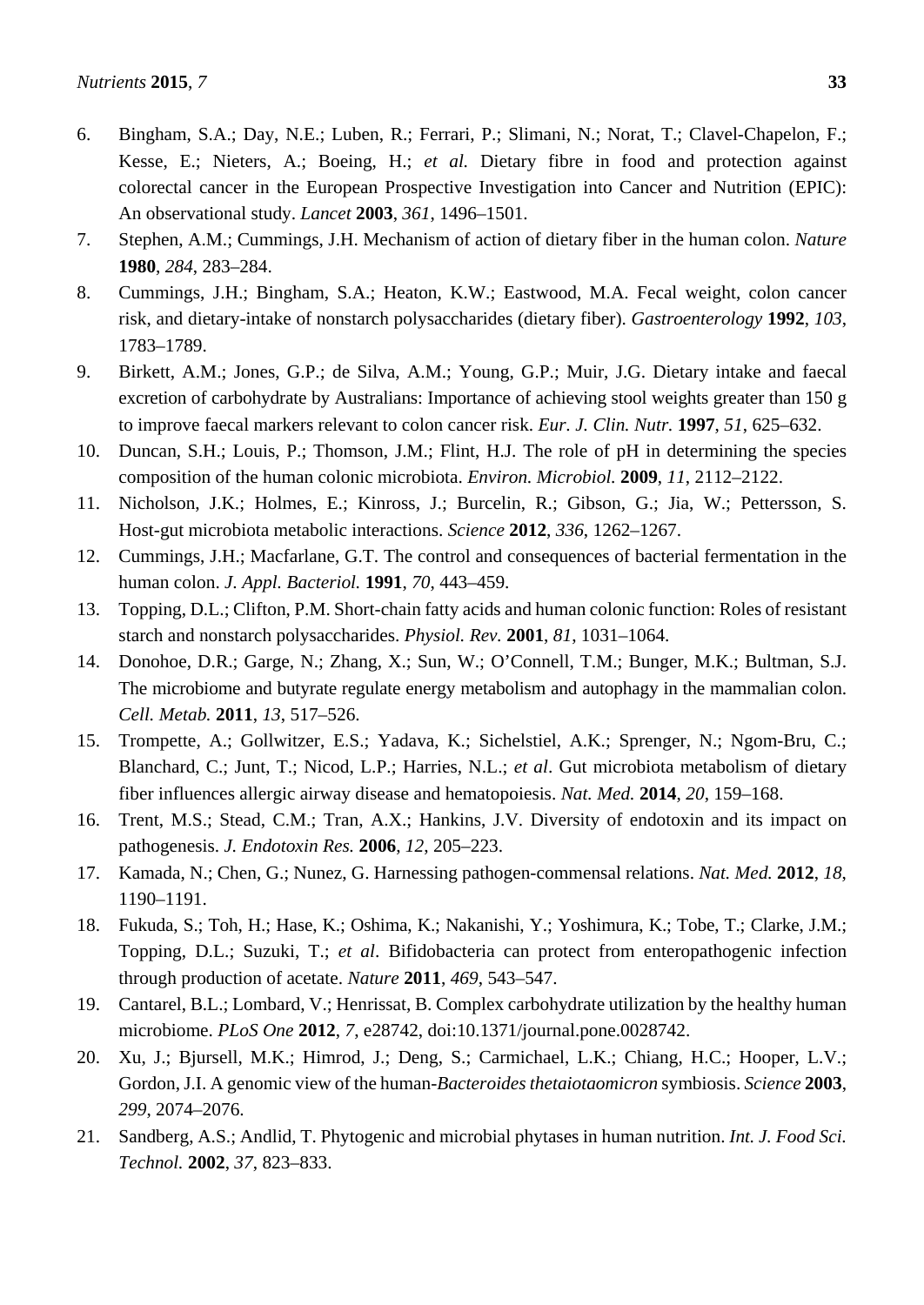- 23. Carbonero, F.; Benefiel, A.C.; Alizadeh-Ghamsari, A.H.; Gaskins, H.R. Microbial pathways in colonic sulphur metabolism and links with health and disease. *Front. Physiol.* **2012**, *3*, 448, doi:10.3389/fphys.2012.00448.
- 24. Chatterjee, S.; Park, S.; Low, K.; Kong, Y.; Pimentel, M. The degree of breath methane production in IBS correlates with the severity of constipation. *Am. J. Gastroenterol.* **2007**, *102*, 837–841.
- 25. Sokol, H.; Pigneur, B.; Watterlot, L.; Lakhdari, O.; Bermudez-Humaran, L.G.; Gratadoux, J.-J.; Blugeon, S.; Bridonneau, C.; Furet, J.-P.; Corthier, G.; *et al*. *Faecalibacterium prausnitzii* is an anti-inflammatory commensal bacterium identified by gut microbiota analysis of Crohn disease patients. *Proc. Natl. Acad. Sci. USA* **2008**, *105*, 16731–16736.
- 26. Huurre, A.; Kalliomaki, M.; Rautava, S.; Rinne, M.; Salminen, S.; Isolauri, E. Mode of delivery—Effects on gut microbiota and humoral immunity. *Neonatology* **2008**, *93*, 236–240.
- 27. Kelly, D.; King, T.; Aminov, R. Importance of microbial colonization of the gut in early life to the development of immunity. *Mutat. Res.* **2007**, *622*, 58–69.
- 28. Harmsen, H.J.; Wildeboer-Veloo, A.C.M.; Raangs, G.C.; Wagendorp, A.A.; Klijn, N.; Bindels, J.G.; Welling, G.W. Analysis of intestinal flora development in breast-fed and formula-fed infants by using molecular identification and detection methods. *J. Pediatr. Gastroenterol. Nutr.*  **2000**, *30*, 61–67.
- 29. Coppa, G.V.; Zampini, L.; Galeazzi, T.; Gabrielli, O. Prebiotics in human milk: A review. *Dig. Liver Dis.* **2006**, *38*, S291–S294.
- 30. Arslanoglu, S.; Moro, G.E.; Schmitt, J.; Tandoi, L.; Rizzardi, S.; Boehm, G. Early dietary intervention with a mixture of prebiotic oligosaccharides reduces the incidence of allergic manifestations and infections during the first two years of life. *J. Nutr.* **2008**, *138*, 1091–1095.
- 31. Barrett, M.J.; Donoghue, V.; Mooney, E.E.; Slevin, M.; Persaud, T.; Twomey, E.; Ryan, S.; Laffan, E.; Twomey, A. Isolated acute non-cystic white matter injury in term infants presenting with neonatal encephalopathy. *Arch. Dis. Child. Fetal Neonatal Ed.* **2013**, *98*, F158–F160.
- 32. Sghir, A.; Gramet, G.; Suau, A.; Rochet, V.; Pochart, P.; Dore, J. Quantification of bacterial groups within human fecal flora by oligonucleotide probe hybridization. *Appl. Environ. Microbiol.* **2000**, *66*, 2263–2266.
- 33. Pokusaeva, K.; Fitzgerald, G.F.; van Sinderen, D. Carbohydrate metabolism in *Bifidobacteria*. *Genes Nutr.* **2011**, *6*, 285–306.
- 34. Yatsunenko, T.; Rey, F.E.; Manary, M.J.; Trehan, I.; Dominguez-Bello, M.G.; Contreras, M.; Magris, M.; Hidalgo, G.; Baldassano, R.N.; Anokhin, A.P.; *et al*. Human gut microbiome viewed across age and geography. *Nature* **2012**, *486*, 222–227.
- 35. Lakshminarayanan, B.; Harris, H.M.B.; Coakley, M.; O'Sullivan, O.; Stanton, C.; Pruteanu, M.; Shanahan, F.; O'Toole, P.W.; Ross, R.P.; Consortium, E.; *et al*. Prevalence and characterization of *Clostridium perfringens* from the faecal microbiota of elderly Irish subjects. *J. Med. Microbiol.* **2013**, *62*, 457–466.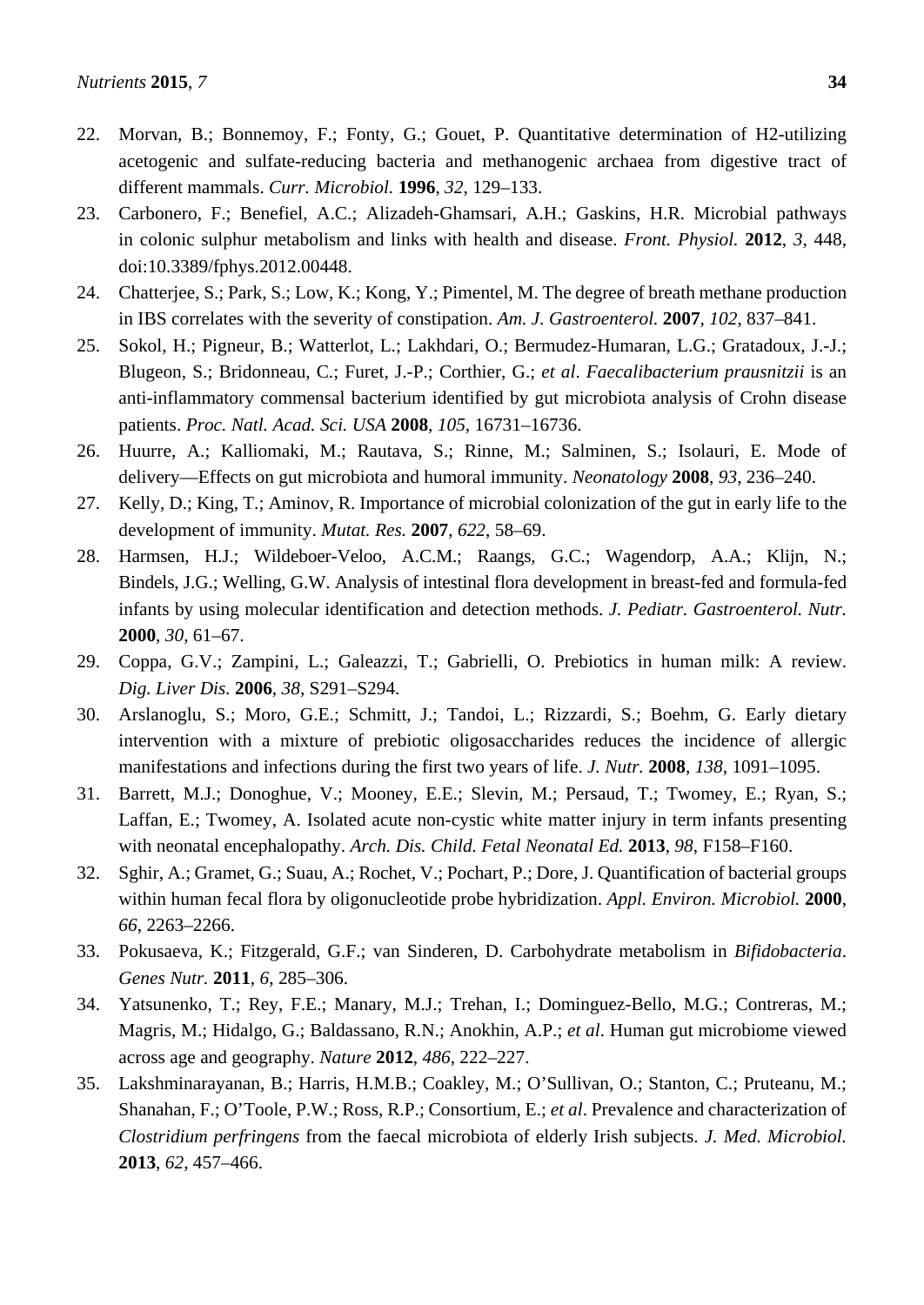- 36. Claesson, M.J.; Jeffery, I.B.; Conde, S.; Power, S.E.; O'Connor, E.M.; Cusack, S.; Harris, H.M.B.; Coakley, M.; Lakshminarayanan, B.; O'Sulliva, O.; *et al.* Gut microbiota composition correlates with diet and health in the elderly. *Nature* **2012**, *488*, 178–184.
- 37. Huxley, R.R.; Ansary-Moghaddam, A.; Clifton, P.; Czernichow, S.; Parr, C.L.; Woodward, M. The impact of dietary and lifestyle risk factors on risk of colorectal cancer: A quantitative overview of the epidemiological evidence. *Int. J. Cancer* **2009**, *125*, 171–180.
- 38. Benjamin, J.L.; Hedin, C.R.H.; Koutsoumpas, A.; Ng, S.C.; McCarthy, N.E.; Prescott, N.J.; Pessoa-Lopes, P.; Mathew, C.G.; Sanderson, J.; Hart, A.L.; *et al.* Smokers with active Crohn's disease have a clinically relevant dysbiosis of the gastrointestinal microbiota. *Inflamm. Bowel Dis.* **2012**, *18*, 1092–1100.
- 39. Beamish, L.A.; Osornio-Vargas, A.R.; Wine, E. Air pollution: An environmental factor contributing to intestinal disease. *J. Crohns Colitis* **2011**, *5*, 279–286.
- 40. Lutgendorff, F.; Akkermans, L.M.A.; Soderholm, J.D. The role of microbiota and probiotics in stress-induced gastrointestinal damage. *Curr. Mol. Med.* **2008**, *8*, 282–298.
- 41. Grenham, S.; Clarke, G.; Cryan, J.F.; Dinan, T.G. Brain-gut-microbe communication in health and disease. *Front. Physiol.* **2011**, *2*, 94, doi:10.3389/fphys.2011.00094.
- 42. Clarke, G.; Grenham, S.; Scully, P.; Fitzgerald, P.; Moloney, R.D.; Shanahan, F.; Dinan, T.G.; Cryan, J.F. The microbiome-gut-brain axis during early life regulates the hippocampal serotonergic system in a sex-dependent manner. *Mol. Psychiatry* **2013**, *18*, 666–673.
- 43. Finegold, S.M.; Dowd, S.E.; Gontcharova, V.; Liu, C.; Henley, K.E.; Wolcott, R.D.; Youn, E.; Summanen, P.H.; Granpeesheh, D.; Dixon, D.; *et al.* Pyrosequencing study of fecal microflora of autistic and control children. *Anaerobe* **2010**, *16*, 444–453.
- 44. Parracho, H.; Bingham, M.O.; Gibson, G.R.; McCartney, A.L. Differences between the gut microflora of children with autistic spectrum disorders and that of healthy children*. J. Med. Microbiol.* **2005**, *54*, 987–991.
- 45. Wang, L.; Christophersen, C.T.; Sorich, M.J.; Gerber, J.P.; Angley, M.T.; Conlon, M.A. Low relative abundances of the mucolytic bacterium *Akkermansia muciniphila* and *Bifidobacterium* spp. in feces of children with autism. *Appl. Environ. Microbiol.* **2011**, *77*, 6718–6721.
- 46. Clarke, S.F.; Murphy, E.F.; O'Sullivan, O.; Lucy, A.J.; Humphreys, M.; Hogan, A.; Hayes, P.; O'Reilly, M.; Jeffery, I.B.; Wood-Martin, R.; *et al*. Exercise and associated dietary extremes impact on gut microbial diversity. *Gut* **2014**, *63*, 1913–1920.
- 47. Ley, R.E.; Backhed, F.; Turnbaugh, P.; Lozupone, C.A.; Knight, R.D.; Gordon, J.I. Obesity alters gut microbial ecology. *Proc. Natl. Acad. Sci. USA* **2005**, *102*, 11070–11075.
- 48. Ley, R.E.; Turnbaugh, P.J.; Klein, S.; Gordon, J.I. Microbial ecology: human gut microbes associated with obesity. *Nature* **2006**, *444*, 1022–1023.
- 49. Turnbaugh, P.J.; Ley, R.E.; Mahowald, M.A.; Magrini, V.; Mardis, E.R.; Gordon, J.I. An obesity-associated gut microbiome with increased capacity for energy harvest. *Nature* **2006**, *444*, 1027–1031.
- 50. Delzenne, N.M.; Cani, P.D. Interaction between obesity and the gut microbiota: Relevance in nutrition. *Ann. Rev. Nutr.* **2011**, *31*, 15–31.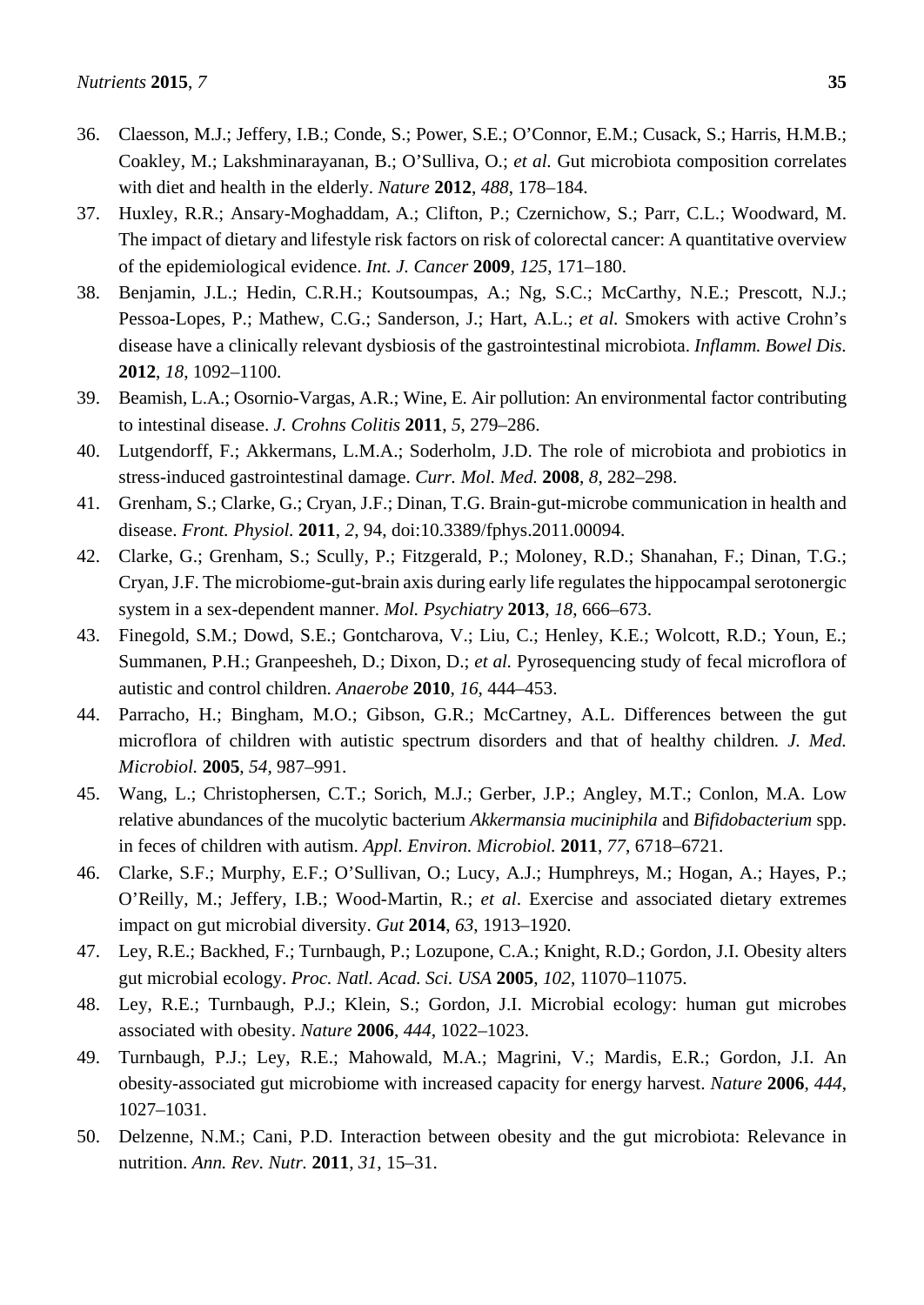- 51. Lin, H.V.; Frassetto, A.; Kowalik, E.J., Jr.; Nawrocki, A.R.; Lu, M.M.; Kosinski, J.R.; Hubert, J.A.; Szeto, D.; Yao, X.; Forrest, G.; *et al*. Butyrate and propionate protect against diet-induced obesity and regulate gut hormones via free fatty acid receptor 3-independent mechanisms. *PLoS One* **2012**, *7*, e35240, doi:10.1371/journal.pone.0035240.
- 52. Collado, M.C.; Isolauri, E.; Laitinen, K.; Salminen, S. Distinct composition of gut microbiota during pregnancy in overweight and normal-weight women. *Am. J. Clin. Nutr.* **2008**, *88*, 894–899.
- 53. Kalliomaki, M.; Collado, M.C.; Salminen, S.; Isolauri, E. Early differences in fecal microbiota composition in children may predict overweight. *Am. J. Clin. Nutr.* **2008**, *87*, 534–538.
- 54. Devkota, S.; Wang, Y.; Musch, M.W.; Leone, V.; Fehlner-Peach, H.; Nadimpalli, A.; Antonopoulos, D.A.; Jabri, B.; Chang, E.B. Dietary-fat-induced taurocholic acid promotes pathobiont expansion and colitis in *Il10−/−* mice. *Nature* **2012**, *487*, 104–108.
- 55. De Filippo, C.; Cavalieri, D.; di Paola, M.; Ramazzotti, M.; Poullet, J.B.; Massart, S.; Collini, S.; Pieraccini, G.; Lionetti, P. Impact of diet in shaping gut microbiota revealed by a comparative study in children from Europe and rural Africa. *Proc. Natl. Acad. Sci. USA* **2010**, *107*, 14691–14696.
- 56. Verdu, E.F.; Riddle, M.S. Chronic gastrointestinal consequences of acute infectious diarrhea: Evolving concepts in epidemiology and pathogenesis. *Am. J. Gastroenterol.* **2012**, *107*, 981–989.
- 57. Voigt, R.M.; Forsyth, C.B.; Green, S.J.; Mutlu, E.; Engen, P.; Vitaterna, M.H.; Turek, F.W.; Keshavarzian, A. Circadian disorganization alters intestinal microbiota. *PLoS One* **2014**, *9*, e97500, doi:10.1371/journal.pone.0097500.
- 58. Hill, M.J. Bacterial fermentation of complex carbohydrate in the human colon. *Eur. J. Cancer Prev.* **1995**, *4*, 353–358.
- 59. Payne, A.N.; Chassard, C.; Lacroix, C. Gut microbial adaptation to dietary consumption of fructose, artificial sweeteners and sugar alcohols: Implications for host-microbe interactions contributing to obesity. *Obes. Rev.* **2012**, *13*, 799–809.
- 60. Touvier, M.; Druesne-Pecollo, N.; Kesse-Guyot, E.; Andreeva, V.A.; Fezeu, L.; Galan, P.; Hercberg, S.; Latino-Martel, P. Dual association between polyphenol intake and breast cancer risk according to alcohol consumption level: A prospective cohort study. *Breast Cancer Res. Treat.* **2013**, *137*, 225–236.
- 61. Tuohy, K.M.; Conterno, L.; Gasperotti, M.; Viola, R. Up-regulating the human intestinal microbiome using whole plant foods, polyphenols, and/or fiber. *J. Agric. Food Chem.* **2012**, *60*, 8776–8782.
- 62. Lee, H.C.; Jenner, A.M.; Low, C.S.; Lee, Y.K. Effect of tea phenolics and their aromatic fecal bacterial metabolites on intestinal microbiota. *Res. Microbiol.* **2006**, *157*, 876–884.
- 63. Tzounis, X.; Rodriguez-Mateos, A.; Vulevic, J.; Gibson, G.R.; Kwik-Uribe, C.; Spencer, J.P.E. Prebiotic evaluation of cocoa-derived flavanols in healthy humans by using a randomized, controlled, double-blind, crossover intervention study. *Am. J. Clin. Nutr.* **2011**, *93*, 62–72.
- 64. Martin, F.-P.J.; Montoliu, I.; Nagy, K.; Moco, S.; Collino, S.; Guy, P.; Redeuil, K.; Scherer, M.; Rezzi, S.; Kochhar, S.; *et al*. Specific dietary preferences are linked to differing gut microbial metabolic activity in response to dark chocolate intake. *J. Proteome Res.* **2012**, *11*, 6252–6263.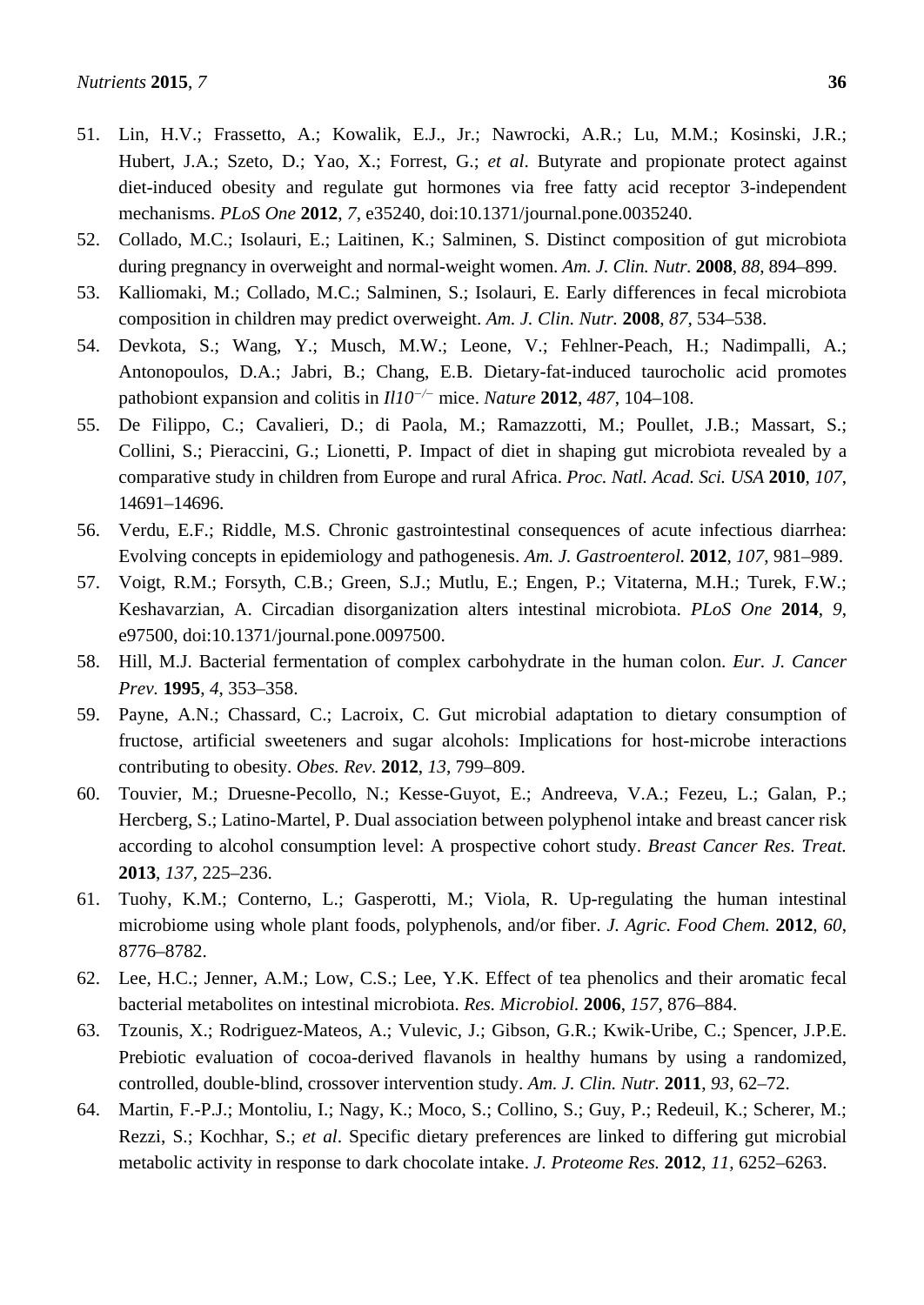- 65. Gill, S.R.; Pop, M.; DeBoy, R.T.; Eckburg, P.B.; Turnbaugh, P.J.; Samuel, B.S.; Gordon, J.I.; Relman, D.A.; Fraser-Liggett, C.M.; Nelson, K.E.; *et al*. Metagenomic analysis of the human distal gut microbiome. *Science* **2006**, *312*, 1355–1359.
- 66. Baghurst, P.A.; Baghurst, K.I.; Record, S.J. Dietary fibre, non-starch polysaccharides and resistant starch—A review. *Food Aust.* **1996**, *48*, S3–S35.
- 67. Murphy, N.; Norat, T.; Ferrari, P.; Jenab, M.; Bueno-de-Mesquita, B.; Skeie, G.; Dahm, C.C.; Overvad, K.; Olsen, A.; Tjønneland, A.; *et al*. Dietary fibre intake and risks of cancers of the colon and rectum in the European Prospective Investigation into Cancer and Nutrition (EPIC). *PLoS One* **2012**, *7*, e39361, doi:10.1371/journal.pone.0039361.
- 68. Aune, D.; Chan, D.S.M.; Lau, R.; Vieira, R.; Greenwood, D.C.; Kampman, E.; Norat, T. Dietary fibre, whole grains, and risk of colorectal cancer: Systematic review and dose-response meta-analysis of prospective studies. *BMJ* **2011**, *343*, d6617, doi:10.1136/bmj.d6617.
- 69. Bodinham, C.L.; Smith, L.; Wright, J.; Frost, G.S.; Robertson, M.D. Dietary fibre improves first-phase insulin secretion in overweight individuals. *PloS One* **2012**, *7*, e40834, doi:10.1371/ journal.pone.0040834.
- 70. Hauner, H.; Bechthold, A.; Boeing, H.; Broenstrup, A.; Buyken, A.; Leschik-Bonnet, E.; Linseisen, J.; Schulze, M.; Strohm, D.; Wolfram, G.; *et al*. Evidence-based guideline of the German Nutrition Society: Carbohydrate Intake and prevention of nutrition-related diseases. *Ann. Nutr. MeTab.* **2012**, *60*, 1–58.
- 71. Sleeth, M.; Psichas, A.; Frost, G. Weight gain and insulin sensitivity: A role for the glycaemic index and dietary fibre? *Br. J. Nutr.* **2013**, *109*, 1539–1541.
- 72. Windey, K.; de Preter, V.; Verbeke, K. Relevance of protein fermentation to gut health. *Mol. Nutr. Food Res.* **2012**, *56*, 184–196.
- 73. Mitchell, B.L.; Lawson, M.J.; Davies, M.; Grant, A.K.; Roediger, W.E.W.; Illman, R.J.; Topping, D.L. Volatile fatty-acids in the human intestine—Studies in surgical patients. *Nutr. Res.*  **1985**, *5*, 1089–1092.
- 74. Spiller, G.A.; Chernoff, M.C.; Hill, R.A.; Gates, J.E.; Nassar, J.J.; Shipley, E.A. Effect of purified cellulose, pectin, and a low-residue diet on fecal volatile fatty-acids, transit-time, and fecal weight in humans. *Am. J. Clin. Nutr.* **1980**, *33*, 754–759.
- 75. Roediger, W.E.W. Role of anaerobic-bacteria in the metabolic welfare of the colonic mucosa in man. *Gut* **1980**, *21*, 793–798.
- 76. Fung, K.Y.C.; Cosgrove, L.; Lockett, T.; Head, R.; Topping, D.L. A review of the potential mechanisms for the lowering of colorectal oncogenesis by butyrate. *Br. J. Nutr.* **2012**, *108*, 820–831.
- 77. Binder, H.J. Role of colonic short-chain fatty acid transport in diarrhea. *Ann. Rev. Physiol.* **2010**, *72*, 297–313.
- 78. Wycherley, T.P.; Noakes, M.; Clifton, P.M.; Cleanthous, X.; Keogh, J.B.; Brinkworth, G.D. A high-protein diet with resistance exercise training improves weight loss and body composition in overweight and obese patients with type 2 diabetes. *Diabetes Care* **2010**, *33*, 969–976.
- 79. Chao, A.; Thun, M.J.; Connell, C.J.; McCullough, M.L.; Jacobs, E.J.; Flanders, W.D.; Rodriguez, C.; Sinha, R.; Calle, E.E. Meat consumption and risk of colorectal cancer. *JAMA* **2005**, *97*, 906–916.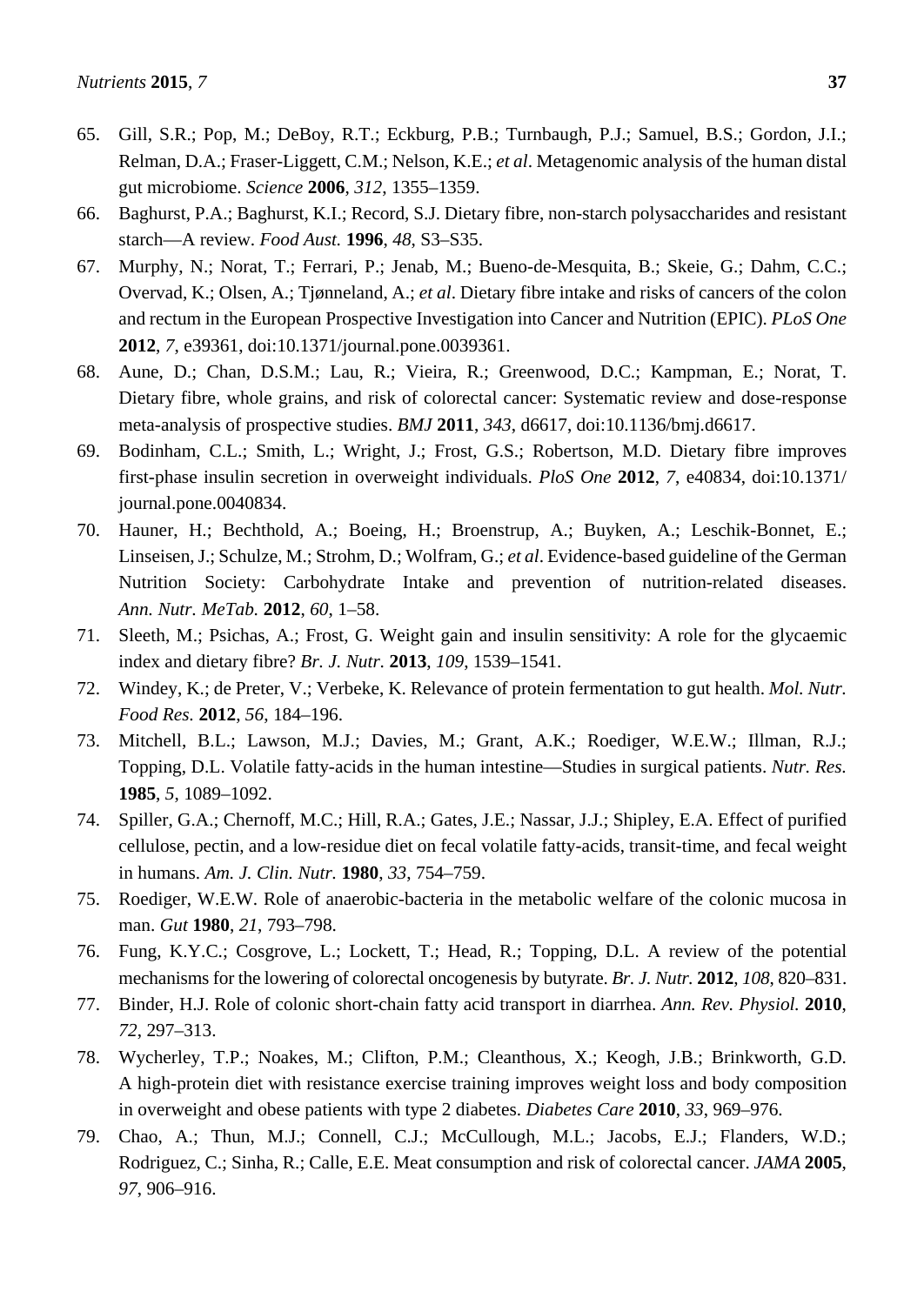- 81. World Cancer Research Fund. *Food, Nutrition, Physical Activity, and the Prevention of Colon Cancer: A Global Perspective*; American Institute for Cancer Research: Washington, DC, USA, 2007.
- 82. World Cancer Research Fund. *Food, Nutrition, Physical Activity, and the Prevention of Colorectal Cancer*; Continuous Update Project Report; American Institute for Cancer Research: Washington, DC, USA, 2011.
- 83. Alexander, D.D.; Cushing, C.A. Red meat and colorectal cancer: A critical summary of prospective epidemiological studies. *Obes. Rev.* **2011**, *12*, e472–e493.
- 84. Oostindjer, M.; Alexander, J.; Vang, G.; Andersen, G.; Bryan, N.S.; Chen, D.; Corpet, D.E.; de Smet, S.; Dragsted, L.O.; Haug, A.; *et al*. The role of red and processed meat in colorectal cancer development: A perspective. *Meat Sci.* **2014**, *97*, 583–596.
- 85. Silvester, K.R.; Cummings, J.H. Does digestibility of meat protein help explain large-bowel cancer risk. *Nutr. Cancer* **1995**, *24*, 279–288.
- 86. Macfarlane, G.T.; Macfarlane, S. Bacteria, colonic fermentation, and gastrointestinal health. *J. AOAC Int.* **2012**, *95*, 50–60.
- 87. Hughes, R.; Magee, E.A.; Bingham, S. Protein degradation in the large intestine: Relevance to colorectal cancer. *Curr. Issues Intest. Microbiol.* **2000**, *1*, 51–58.
- 88. Toden, S.; Bird, A.R.; Topping, D.L.; Conlon, M.A. Resistant starch attenuates colonic DNA damage induced by higher dietary protein in rats. *Nutr. Cancer* **2005**, *51*, 45–51.
- 89. Toden, S.; Bird, A.R.; Topping, D.L.; Conlon, M.A. Differential effects of dietary whey, casein and soya on colonic DNA damage and large bowel SCFA in rats fed diets low and high in resistant starch. *Br. J. Nutr.* **2007**, *97*, 535–543.
- 90. Toden, S.; Bird, A.R.; Topping, D.L.; Conlon, M.A. Dose-dependent reduction of dietary protein-induced colonocyte DNA damage by resistant starch in rats correlates more highly with caecal butyrate than with other short chain fatty acids. *Cancer Biol. Ther.* **2007**, *6*, 253–258.
- 91. Toden, S.; Bird, A.R.; Topping, D.L.; Conlon, M.A. High red meat diets induce greater numbers of colonic DNA double-strand breaks than white meat in rats: Attenuation by high-amylose maize starch. *Carcinogenesis* **2007**, *28*, 2355–2362.
- 92. Russell, W.R.; Gratz, S.W.; Duncan, S.H.; Holtrop, G.; Ince, J.; Scobbie, L.; Duncan, G.; Johnstone, A.M.; Lobley, G.E.; Wallace, R.J.; *et al*. High-protein, reduced-carbohydrate weight-loss diets promote metabolite profiles likely to be detrimental to colonic health. *Am. J. Clin. Nutr.* **2011**, *93*, 1062–1072.
- 93. Shaughnessy, D.T.; Gangarosa, L.M.; Schliebe, B.; Umbach, D.M.; Xu, Z.; MacIntosh, B.; Knize, M.G.; Matthews, P.P.; Swank, A.E.; Sandler, R.S.; *et al.* Inhibition of fried meat-induced colorectal DNA damage and altered systemic genotoxicity in humans by crucifera, chlorophyllin, and yogurt. *PLoS One* **2011**, *6*, e18707, doi:10.1371/journal.pone.0018707.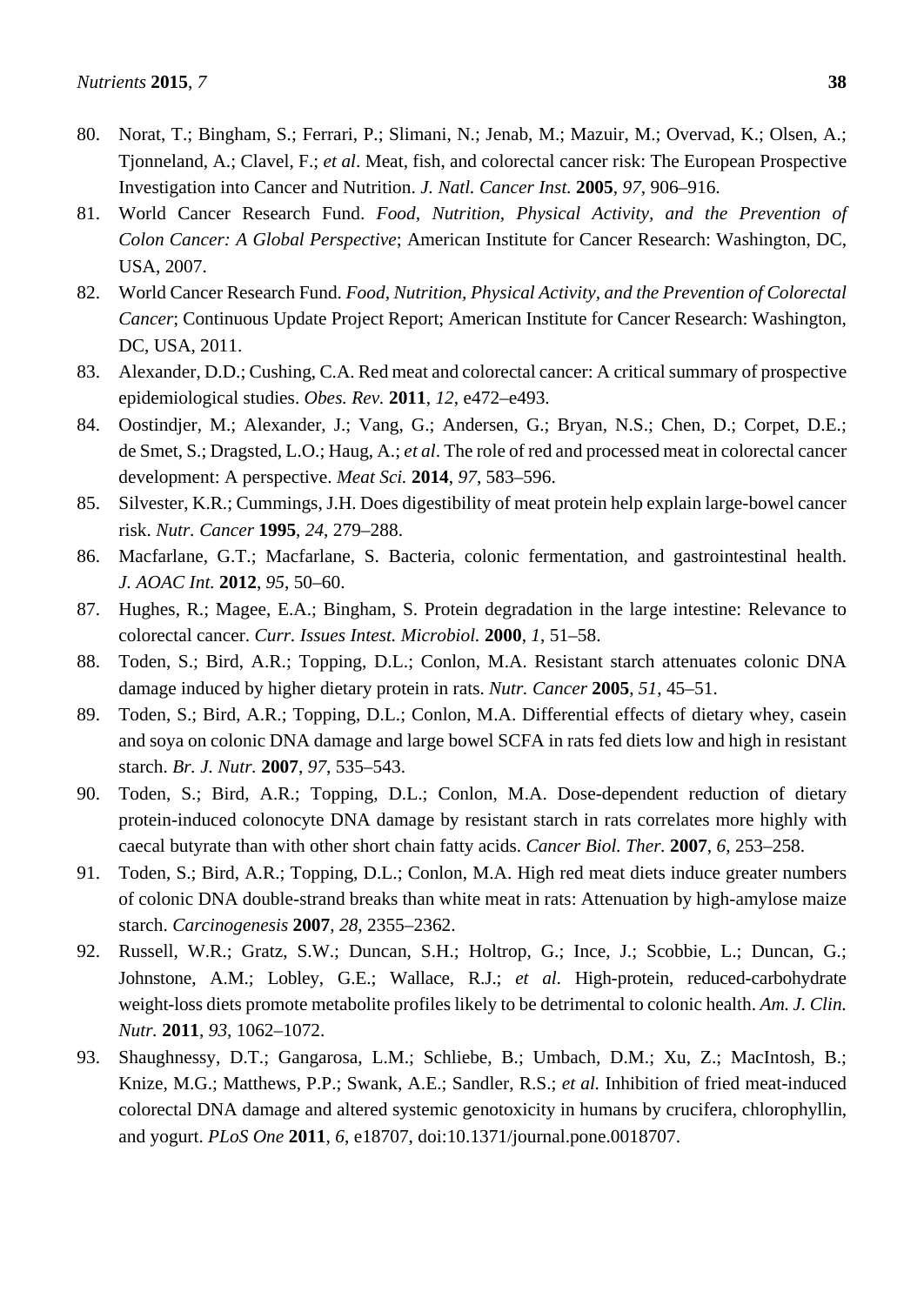- 95. Brinkworth, G.D.; Noakes, M.; Clifton, P.M.; Bird, A.R. Comparative effects of very low-carbohydrate, high-fat and high-carbohydrate, low-fat weight-loss diets on bowel habit and faecal short-chain fatty acids and bacterial populations. *Br. J. Nutr.* **2009**, *101*, 1493–1502.
- 96. Windey, K.; de Preter, V.; Iouat, T.; Schuit, F.; Herman, J.; Vansant, G.; Verbeke, K. Modulation of protein fermentation does not affect fecal water toxicity: A randomized cross-over study in healthy subjects. *PLoS One* **2012**, *7*, e52387, doi:10.1371/journal.pone.0052387.
- 97. Lin, H.C.; Visek, W.J. Colon mucosal cell damage by ammonia in rats. *J. Nutr.* **1991**, *121*, 887–893.
- 98. Kramer, H. Dietary patterns, calories, and kidney disease. *Adv. Chronic Kidney Dis.* **2013**, *20*, 135–140.
- 99. Koeth, R.A.; Wang, Z.; Levison, B.S.; Buffa, J.A.; Org, E.; Sheehy, B.T.; Britt, E.B.; Fu, X.; Wu, Y.; Li, L.; *et al.* Intestinal microbiota metabolism of L-carnitine, a nutrient in red meat, promotes atherosclerosis. *Nat. Med.* **2013**, *19*, 576–585.
- 100. Moreira, A.P.B.; Texeira, T.F.S.; Ferreira, A.B.; Peluzio Mdo, C.; Alfenas Rde, C. Influence of a high-fat diet on gut microbiota, intestinal permeability and metabolic endotoxaemia. *Br. J. Nutr.* **2012**, *108*, 801–809.
- 101. Ou, J.; de Lany, J.P.; Zhang, M.; Sharma, S.; O'Keefe, S.J.D. Association between low colonic short-chain fatty acids and high bile acids in high colon cancer risk populations. *Nutr. Cancer* **2012**, *64*, 34–40.
- 102. Ridlon, J.M.; Kang, D.-J.; Hylemon, P.B. Bile salt biotransformations by human intestinal bacteria. *J. Lipid Res.* **2006**, *47*, 241–259.
- 103. Soto-Vaca, A.; Gutierrez, A.; Losso, J.N.; Xu, Z.; Finley, J.W. Evolution of phenolic compounds from color and flavor problems to health benefits. *J. Agric. Food Chem.* **2012**, *60*, 6658–6677.
- 104. Manach, C.; Williamson, G.; Morand, C.; Scalbert, A.; Remesy, C. Bioavailability and bioefficacy of polyphenols in humans I. Review of 97 bioavailability studies. *Am. J. Clin. Nutr.* **2005**, *81*, 230S–242S.
- 105. Selma, M.V.; Espin, J.C.; Tomas-Barberan, F.A. Interaction between phenolics and gut microbiota: Role in human health. *J. Agric. Food Chem.* **2009**, *57*, 6485–6501.
- 106. Forester, S.C.; Waterhouse, A.L. Metabolites are key to understanding health effects of wine polyphenolics*. J. Nutr.* **2009**, *139*, 1824S–1831S.
- 107. [Grün,](http://www.ncbi.nlm.nih.gov/pubmed?term=Gr%C3%BCn%20CH%5BAuthor%5D&cauthor=true&cauthor_uid=18502705) C.H.; van Dorsten, F.A.; Jacobs, D.M.; le Belleguic, M.; van Velzen, E.J.J.; Bingham, M.O.; Janssen, H.-G.; van Duynhoven, J.P.M. GC-MS methods for metabolic profiling of microbial fermentation products of dietary polyphenols in human and *in vitro* intervention studies. *J. Chromatogr. B Analyt. Technol. Biomed. Life Sci.* **2008**, *871*, 212–219.
- 108. Lee, C.Y. Challenges in providing credible scientific evidence of health benefits of dietary polyphenols. *J. Funct. Foods* **2013**, *5*, 524–526.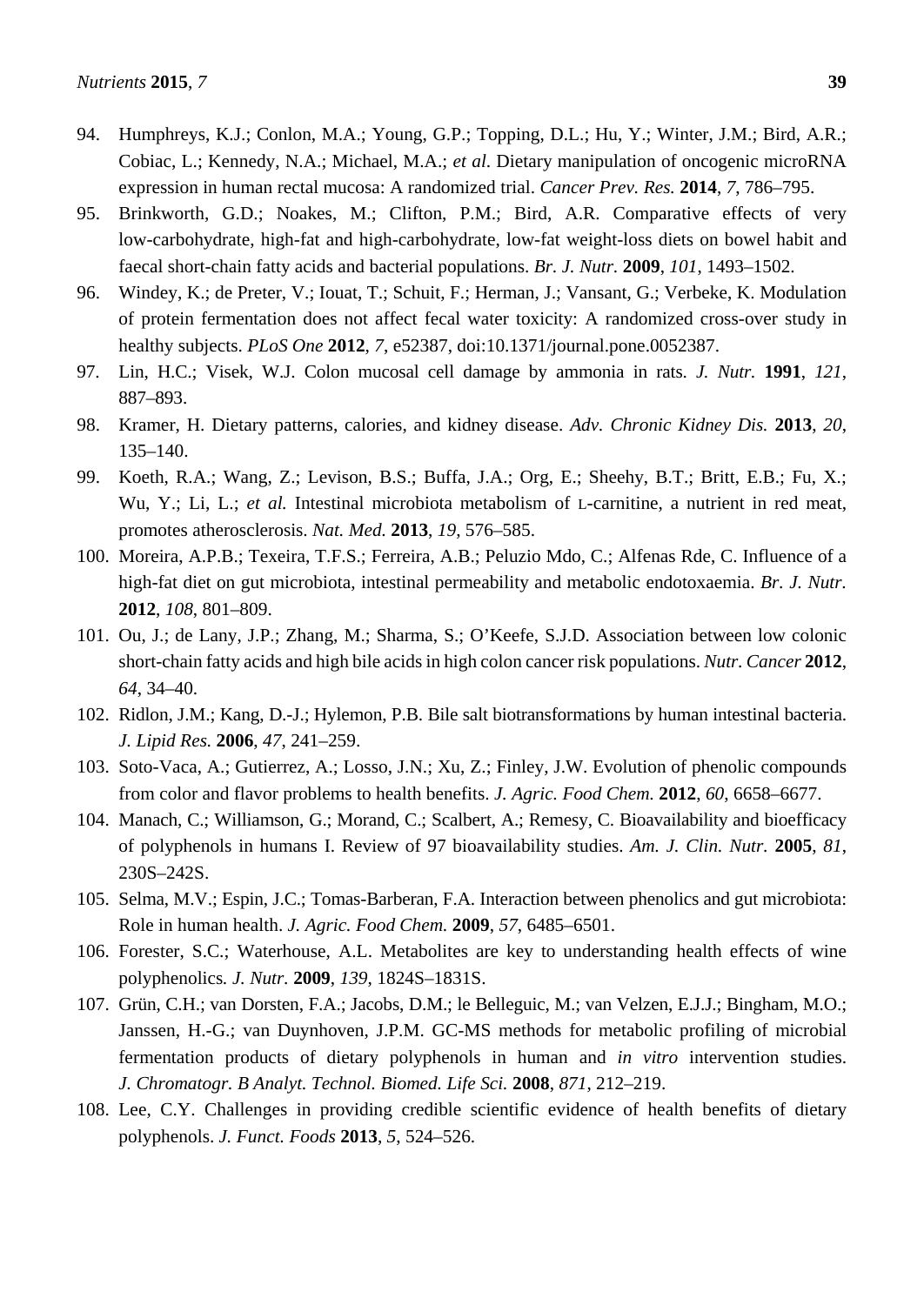- 109. Gross, G.; Jacobs, D.M.; Peters, S.; Possemiers, S.; van Duynhoven, J.; Vaughan, E.E.; van de Wiele, T. *In vitro* bioconversion of polyphenols from black tea and red wine/grape juice by human intestinal microbiota displays strong interindividual variability. *J. Agric. Food Chem.* **2010**, *58*, 10236–10246.
- 110. Van Nuenen, M.; Venema, K.; van der Woude, J.C.J.; Kuipers, E.J. The metabolic activity of fecal microbiota from healthy individuals and patients with inflammatory bowel disease. *Dig. Dis. Sci.* **2004**, *49*, 485–491.
- 111. Cordain, L.; Eaton, S.B.; Sebastian, A.; Mann, N.; Lindeberg, S.; Watkins, B.A.; O'Keefe, J.H.; Brand-Miller, J. Origins and evolution of the Western diet: Health implications for the 21st century. *Am. J. Clin. Nutr.* **2005**, *81*, 341–354.
- 112. Qin, J.; Li, R.; Raes, J.; Arumugam, M.; Burgdorf, K.S.; Manichanh, C.; Nielsen, T.; Pons, N.; Levenez, F.; Yamada, T.; *et al*. A human gut microbial gene catalogue established by metagenomic sequencing. *Nature* **2010**, *464*, 59–65.
- 113. Jeffery, I.B.; Claesson, M.J.; O'Toole, P.W.; Shanahan, F. Categorization of the gut microbiota: Enterotypes or gradients? *Nat. Rev. Microbiol.* **2012**, *10*, 591–592.
- 114. Wu, G.D.; Chen, J.; Hoffmann, C.; Bittinger, K.; Chen, Y.-Y.; Keilbaugh, S.A.; Bewtra, M.; Knights, D.; Walters, W.A.; Knight, R.; *et al*. Linking long-term dietary patterns with gut microbial enterotypes. *Science* **2011**, *334*, 105–108.
- 115. Lin, A.; Bik, E.M.; Costello, E.K.; Dethlefsen, L.; Haque, R.; Relman, D.A.; Singh, U. Distinct distal gut microbiome diversity and composition in healthy children from Bangladesh and the United States. *PLoS One* **2013**, *8*, e53838, doi:10.1371/journal.pone.0053838.
- 116. Purushe, J.; Fouts, D.E.; Morrison, M.; White, B.A.; Mackie, R.I.; North American Consortium for Rumen Bacteria; Coutinho, P.M.; Henrissat, B.; Nelson, K.E. Comparative genome analysis of *Prevotella ruminicola* and *Prevotella bryantii*: Insights into their environmental niche. *Microb. Ecol.* **2010**, *60*, 721–729.
- 117. Liszt, K.; Zwielehner, J.; Handschur, M.; Hippe, B.; Thaler, R.; Haslberger, A.G. Characterization of bacteria, clostridia and *Bacteroides* in faeces of vegetarians using qPCR and PCR-DGGE fingerprinting. *Ann. Nutr. Metab.* **2009**, *54*, 253–257.
- 118. Kabeerdoss, J.; Devi, R.S.; Mary, R.R.; Ramakrishna, B.S. Faecal microbiota composition in vegetarians: Comparison with omnivores in a cohort of young women in southern India. *Br. J. Nutr.* **2012**, *108*, 953–957.
- 119. Frank, D.N.; Amand, A.L.S.; Feldman, R.A.; Boedeker, E.C.; Harpaz, N.; Pace, N.R. Molecular-phylogenetic characterization of microbial community imbalances in human inflammatory bowel diseases. *Proc. Natl. Acad. Sci. USA* **2007**, *104*, 13780–13785.
- 120. Gore, C.; Munro, K.; Lay, C.; Bibiloni, R.; Morris, J.; Woodcock, A.; Custovic, A.; Tannock, G.W. *Bifidobacterium pseudocatenulatum* is associated with atopic eczema: A nested case-control study investigating the fecal microbiota of infants. *J. Allergy Clin. Immunol.* **2008**, *121*, 135–140.
- 121. Schwiertz, A.; Taras, D.; Schaefer, K.; Beijer, S.; Bos, N.A.; Donus, C.; Hardt, P.D. Microbiota and SCFA in lean and overweight healthy subjects. *Obesity* **2010**, *18*, 190–195.
- 122. Lozupone, C.A.; Stombaugh, J.I.; Gordon, J.I.; Jansson, J.K.; Knight, R. Diversity, stability and resilience of the human gut microbiota. *Nature* **2012**, *489*, 220–230.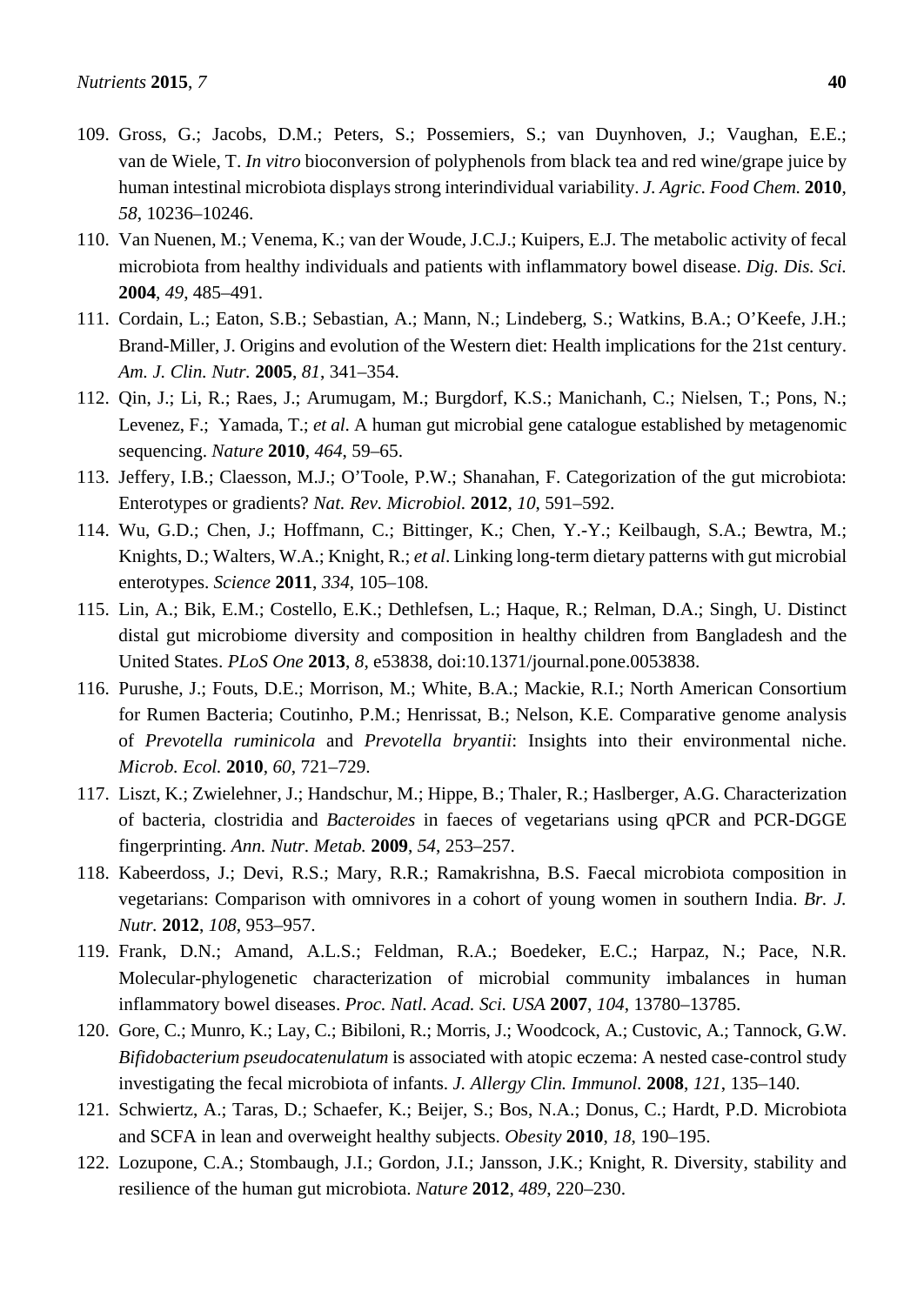- 123. Nava, G.M.; Carbonero, F.; Ou, J.; Benefiel, A.C.; O'Keefe, S.J.; Gaskins, H.R. Hydrogenotrophic microbiota distinguish native Africans from African and European Americans. *Environ. Microbiol. Rep.* **2012**, *4*, 307–315.
- 124. Magee, E.A.; Richardson, C.J.; Hughes, R.; Cummings, J.H. Contribution of dietary protein to sulfide production in the large intestine: An *in vitro* and a controlled feeding study in humans. *Am. J. Clin. Nutr.* **2000**, *72*, 1488–1494.
- 125. O'Keefe, S.J.D.; Kidd, M.; Espitalier-Noel, G.; Owira, P. Rarity of colon cancer in Africans is associated with low animal product consumption, not fiber. *Am. J. Gastroenterol.* **1999**, *94*, 1373–1380.
- 126. Jumpertz, R.; Duc Son, L.; Turnbaugh, P.J.; Trinidad, C.; Bogardus, C.; Gordon, J.I.; Krakoff, J. Energy-balance studies reveal associations between gut microbes, caloric load, and nutrient absorption in humans. *Am. J. Clin. Nutr.* **2011**, *94*, 58–65.
- 127. Hildebrandt, M.A.; Hoffmann, C.; Sherrill-Mix, S.A.; Keilbaugh, S.A.; Hamady, M.; Chen, Y.-Y.; Knight, R.; Ahima, R.S.; Bushman, F.; Wu, G.D.; *et al*. High-fat diet determines the composition of the murine gut microbiome independently of obesity. *Gastroenterology* **2009**, *137*, 1716–1724.
- 128. Cani, P.D.; Neyrinck, A.M.; Fava, F.; Knauf, C.; Burcelin, R.G.; Tuohy, K.M.; Gibson, G.R.; Delzenne, N.M. Selective increases of *Bifidobacteria* in gut microflora improve high-fat-diet-induced diabetes in mice through a mechanism associated with endotoxaemia. *Diabetologia* **2007**, *50*, 2374–2383.
- 129. Cani, P.D.; Amar, J.; Iglesias, M.A.; Poggi, M.; Knauf, C.; Bastelica, D.; Neyrinck, A.M.; Fava, F.; Tuohy, K.M.; Chabo, C.; *et al.* Metabolic endotoxemia initiates obesity and insulin resistance. *Diabetes* **2007**, *56*, 1761–1772.
- 130. Neyrinck, A.M.; Possemiers, S.; Verstraete, W.; de Backer, F.; Cani, P.D.; Delzenne, N.M. Dietary modulation of clostridial cluster XIVa gut bacteria (*Roseburia* spp.) by chitin-glucan fiber improves host metabolic alterations induced by high-fat diet in mice. *J. Nutr. Biochem.* **2012**, *23*, 51–59.
- 131. Deplancke, B.; Gaskins, H.R. Microbial modulation of innate defense: Goblet cells and the intestinal mucus layer. *Am. J. Clin. Nutr.* **2001**, *73*, 1131S–1141S.
- 132. Kim, Y.S.; Ho, S.B. Intestinal goblet cells and mucins in health and disease: Recent insights and progress. *Curr. Gastroenterol. Rep.* **2010**, *12*, 319–330.
- 133. Hedemann, M.S.; Theil, P.K.; Knudsen, K.E.B. The thickness of the intestinal mucous layer in the colon of rats fed various sources of non-digestible carbohydrates is positively correlated with the pool of SCFA but negatively correlated with the proportion of butyric acid in digesta. *Br. J. Nutr.* **2009**, *102*, 117–125.
- 134. Femia, A.P.; Giannini, A.; Fazi, M.; Tarquini, E.; Salvadori, M.; Roncucci, L.; Tonelli, F.; Dolara, P.; Caderni, G. Identification of mucin depleted foci in the human colon. *Cancer Prev. Res.* **2008**, *1*, 562–567.
- 135. Femia, A.P.; Swidsinski, A.; Dolara, P.; Salvadori, M.; Amedei, A.; Caderni, G. Mucin depleted foci, colonic preneoplastic lesions lacking Muc2, show up-regulation of Tlr2 but not bacterial infiltration. *PLoS One* **2012**, *7*, e29918, doi:10.1371/journal.pone.0029918.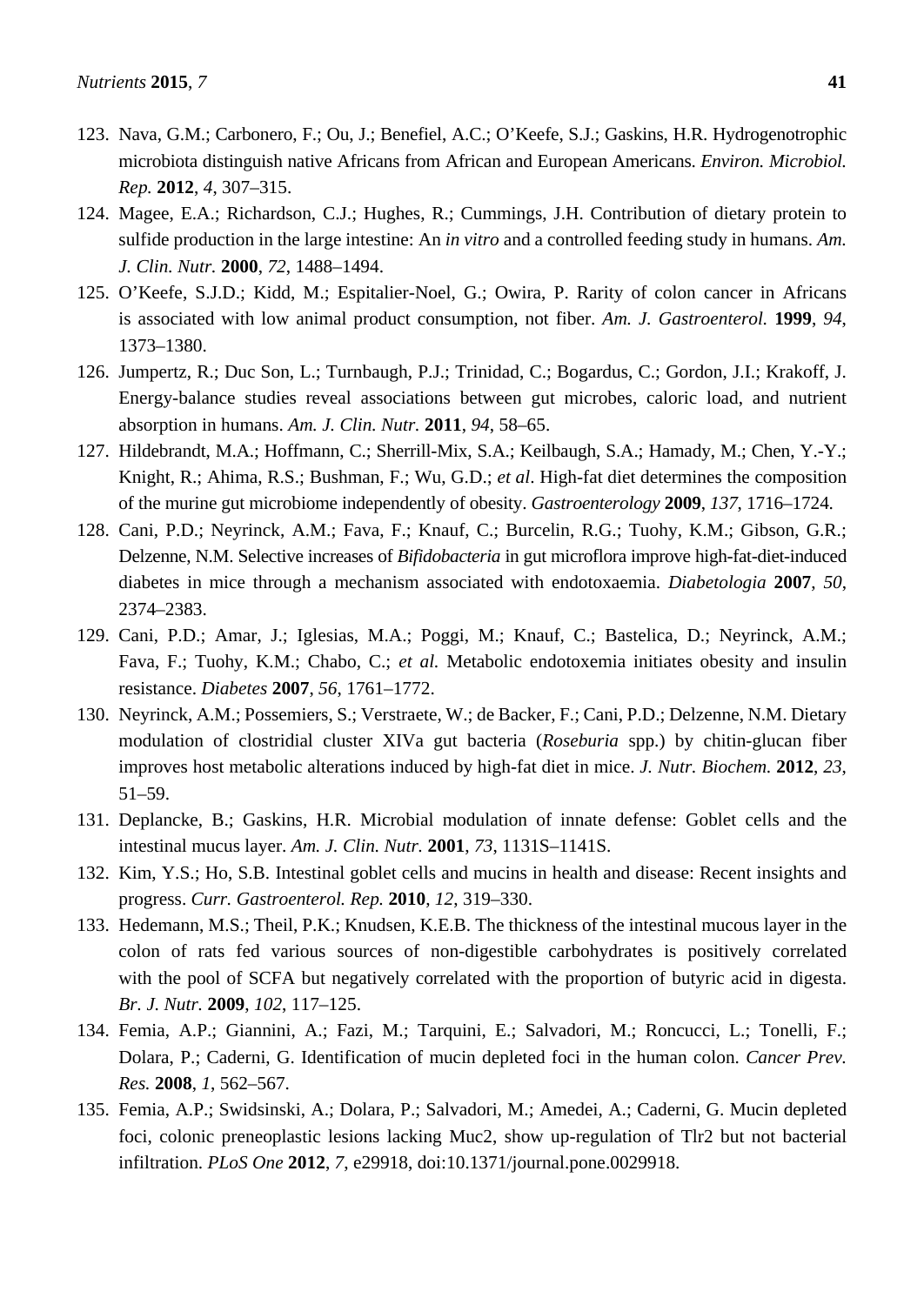- 136. Johansson, M.E.V.; Phillipson, M.; Petersson, J.; Velcich, A.; Holm, L.; Hansson, G.C. The inner of the two Muc2 mucin-dependent mucus layers in colon is devoid of bacteria. *Proc. Natl. Acad. Sci. USA* **2008**, *105*, 15064–15069.
- 137. Png, C.W.; Linden, S.K.; Gilshenan, K.S.; Zoetendal, E.G.; McSweeney, C.S.; Sly, L.I.; McGuckin, M.A.; Florin, T.H.J. Mucolytic bacteria with increased prevalence in IBD mucosa augment *in vitro* utilization of mucin by other bacteria. *Am. J. Gastroenterol.* **2010**, *105*, 2420–2428.
- 138. Collado, M.C.; Derrien, M.; Isolauri, E.; de Vos, W.M.; Salminen, S. Intestinal integrity and *Akkermansia muciniphila*, a mucin-degrading member of the intestinal microbiota present in infants, adults, and the elderly. *Appl. Environ. Microbiol.* **2007**, *73*, 7767–7770.
- 139. Kerr, C.A.; Grice, D.M.; Tran, C.D.; Bauer, D.C.; Li, D.; Hendry, P.; Hannan, G.N. Early life events influence whole-of-life metabolic health via gut microflora and gut permeability. *Crit. Rev. Microbiol.* **2014**, in press.
- 140. Hooper, L.V.; Littman, D.R.; Macpherson, A.J. Interactions between the microbiota and the immune system. *Science* **2012**, *336*, 1268–1273.
- 141. Lebouvier, T.; Chaumette, T.; Paillusson, S.; Duyckaerts, C.; des Varannes, S.B.; Neunlist, M.; Derkinderen, P. The second brain and Parkinson's disease. *Eur. J. Neurosci.* **2009**, *30*, 735–741.
- 142. Awad, R.A. Neurogenic bowel dysfunction in patients with spinal cord injury, myelomeningocele, multiple sclerosis and Parkinson's disease. *World J. Gastroenterol.* **2011**, *17*, 5035–5048.
- 143. Forsyth, C.B.; Shannon, K.M.; Kordower, J.H.; Voigt, R.M.; Shaikh, M.; Jaglin, J.A.; Estes, J.D.; Dodiya, H.B.; Keshavarzian, A. Increased intestinal permeability correlates with sigmoid mucosa alpha-synuclein staining and endotoxin exposure markers in early Parkinson's Disease. *PLoS One* **2011**, *6*, e28032, doi:10.1371/journal.pone.0028032.
- 144. Braak, H.; Rub, U.; Gai, W.P.; del Tredici, K. Idiopathic Parkinson's disease: Possible routes by which vulnerable neuronal types may be subject to neuroinvasion by an unknown pathogen. *J. Neural Transm.* **2003**, *110*, 517–536.
- 145. Esteve, E.; Ricart, W.; Fernandez-Real, J.-M. Gut microbiota interactions with obesity, insulin resistance and type 2 diabetes: Did gut microbiote co-evolve with insulin resistance? *Curr. Opin. Clin. Nutr. Metab. Care* **2011**, *14*, 483–490.
- 146. Frazier, T.H.; DiBaise, J.K.; McClain, C.J. Gut microbiota, intestinal permeability, obesity-induced inflammation, and liver injury. *J. Parenter. Enter. Nutr.* **2011**, *35*, 14S–20S.
- 147. Cani, P.D.; Osto, M.; Geurts, L.; Everard, A. Involvement of gut microbiota in the development of low-grade inflammation and type 2 diabetes associated with obesity. *Gut Microbes* **2012**, *3*, 279–288.
- 148. Anders, H.-J.; Andersen, K.; Stecher, B. The intestinal microbiota, a leaky gut, and abnormal immunity in kidney disease. *Kidney Int.* **2013**, *83*, 1010–1016.
- 149. Piya, M.K.; Harte, A.L.; McTernan, P.G. Metabolic endotoxaemia: Is it more than just a gut feeling? *Curr. Opin. Lipidol.* **2013**, *24*, 78–85.
- 150. Arumugam, M.; Raes, J.; Pelletier, E.; le Paslier, D.; Yamada, T.; Mende, D.R.; Fernandes, G.R.; Tap, J.; Bruls, T.; Batto, J.M.; *et al*. Enterotypes of the human gut microbiome. *Nature* **2011**, *473*, 174–180.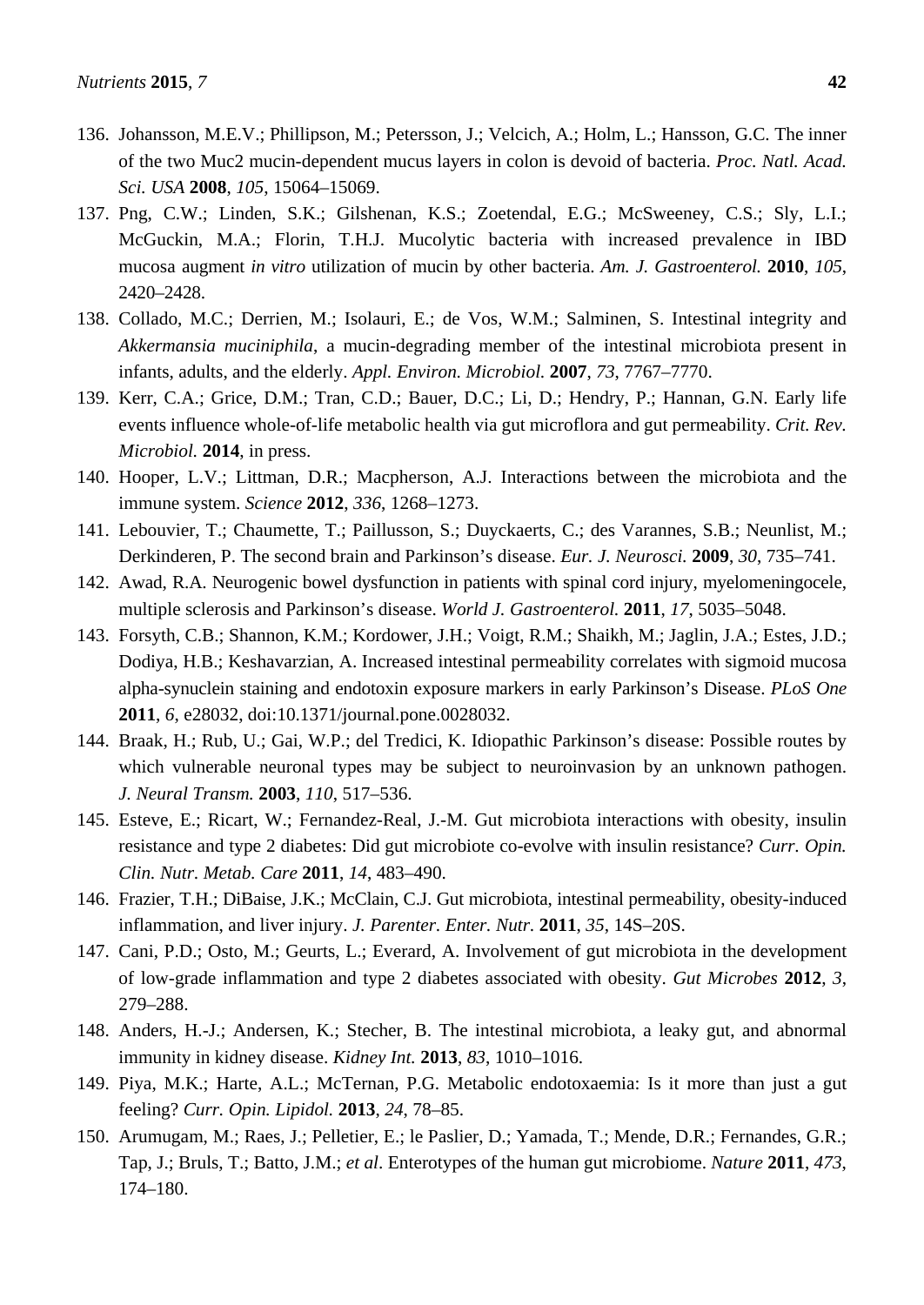- 151. McOrist, A.L.; Miller, R.B.; Bird, A.R.; Keogh, J.B.; Noakes, M.; Topping, D.L.; Conlon, M.A. Fecal butyrate levels vary widely among individuals but are usually increased by a diet high in resistant starch. *J. Nutr.* **2011**, *141*, 883–889.
- 152. Abell, G.C.J.; Cooke, C.M.; Bennett, C.N.; Conlon, M.A.; McOrist, A.L. Phylotypes related to *Ruminococcus bromii* are abundant in the large bowel of humans and increase in response to a diet high in resistant starch. *FEMS Microbiol. Ecol.* **2008**, *66*, 505–515.
- 153. Walker, A.W.; Ince, J.; Duncan, S.H.; Webster, L.M.; Holtrop, G.; Ze, X.; Brown, D.; Stares, M.D.; Scott, P.; Bergerat, A.; *et al*. Dominant and diet-responsive groups of bacteria within the human colonic microbiota. *ISME J.* **2011**, *5*, 220–230.
- 154. Gibson, G.R.; Roberfroid, M.B. Dietary modulation of the human colonic microbiota—Introducing the concept of prebiotics. *J. Nutr.* **1995**, *125*, 1401–1412.
- 155. Gibson, G.R.; Scott, K.P.; Rastall, R.A.; Tuohy, K.M.; Hotchkiss, A.; Dubert-Ferrandon, A.; Gareau, M.; Murphy, E.F.; Saulnier, D.; Loh, G.; *et al*. Dietary prebiotics: Current status and new definition. *Food Sci. Technol. Bull. Funct. Foods* **2010**, *7*, 1–19.
- 156. Bird, A.R.; Topping, D.L. Resistant starch as a prebiotic. In *Therapeutic Microbiology: Probiotics and Related Strategies*; Versalovic, J., Wilson, M., Eds.; ASM Press: Washington, DC, USA, 2008; pp. 159–173.
- 157. Clark, M.J.; Robien, K.; Slavin, J.L. Effect of prebiotics on biomarkers of colorectal cancer in humans: A systematic review. *Nutr. Rev.* **2012**, *70*, 436–443.
- 158. Roberfroid, M.; Gibson, G.R.; Hoyles, L.; McCartney, A.L.; Rastall, R.; Rowland, I.; Wolvers, D.; Watzl, B.; Szajewska, H.; Stahl, B.; *et al*. Prebiotic effects: Metabolic and health benefits. *Br. J. Nutr.* **2010**, *104*, S1–S63.
- 159. Brownawell, A.M.; Caers, W.; Gibson, G.R.; Kendall, C.W.C.; Lewis, K.D.; Ringel, Y.; Slavin, J.L. Prebiotics and the health benefits of fiber: Current regulatory status, future research, and goals. *J. Nutr.* **2012**, *142*, 962–974.
- 160. Saad, N.; Delattre, C.; Urdaci, M.; Schmitter, J.M.; Bressollier, P. An overview of the last advances in probiotic and prebiotic field. *LWT Food Sci. Technol.* **2013**, *50*, 1–16.
- 161. Delzenne, N.M.; Neyrinck, A.M.; Backhed, F.; Cani, P.D. Targeting gut microbiota in obesity: Effects of prebiotics and probiotics. *Nat. Rev. Endocrinol.* **2011**, *7*, 639–646.
- 162. Van Loo, J.; Coussement, P.; de Leenheer, L.; Hoebregs, H.; Smits, G. On the presence of inulin and oligofructose as natural ingredients in the western diet. *Crit. Rev. Food Sci. Nutr.* **1995**, *35*, 525–552.
- 163. Bird, A.R.; Conlon, M.A.; Christophersen, C.T.; Topping, D.L. Resistant starch, large bowel fermentation and a broader perspective of prebiotics and probiotics. *Benef. Microbes* **2010**, *1*, 423–431.
- 164. Conlon, M.A.; Bird, A.R.; Regina, A.; Morell, M.K.; Lockett, T.; Kang, S.; Molloy, P.; Kerr, C.A.; Shaw, J.; McSweeney, C.; *et al*. Resistant starches protect against colonic DNA damage and alter microbiota and gene expression in rats fed a western diet. *J. Nutr.* **2012**, *142*, 832–840.
- 165. Roberfroid, M. Prebiotics: The concept revisited. *J. Nutr.* **2007**, *137*, 830S–837S.